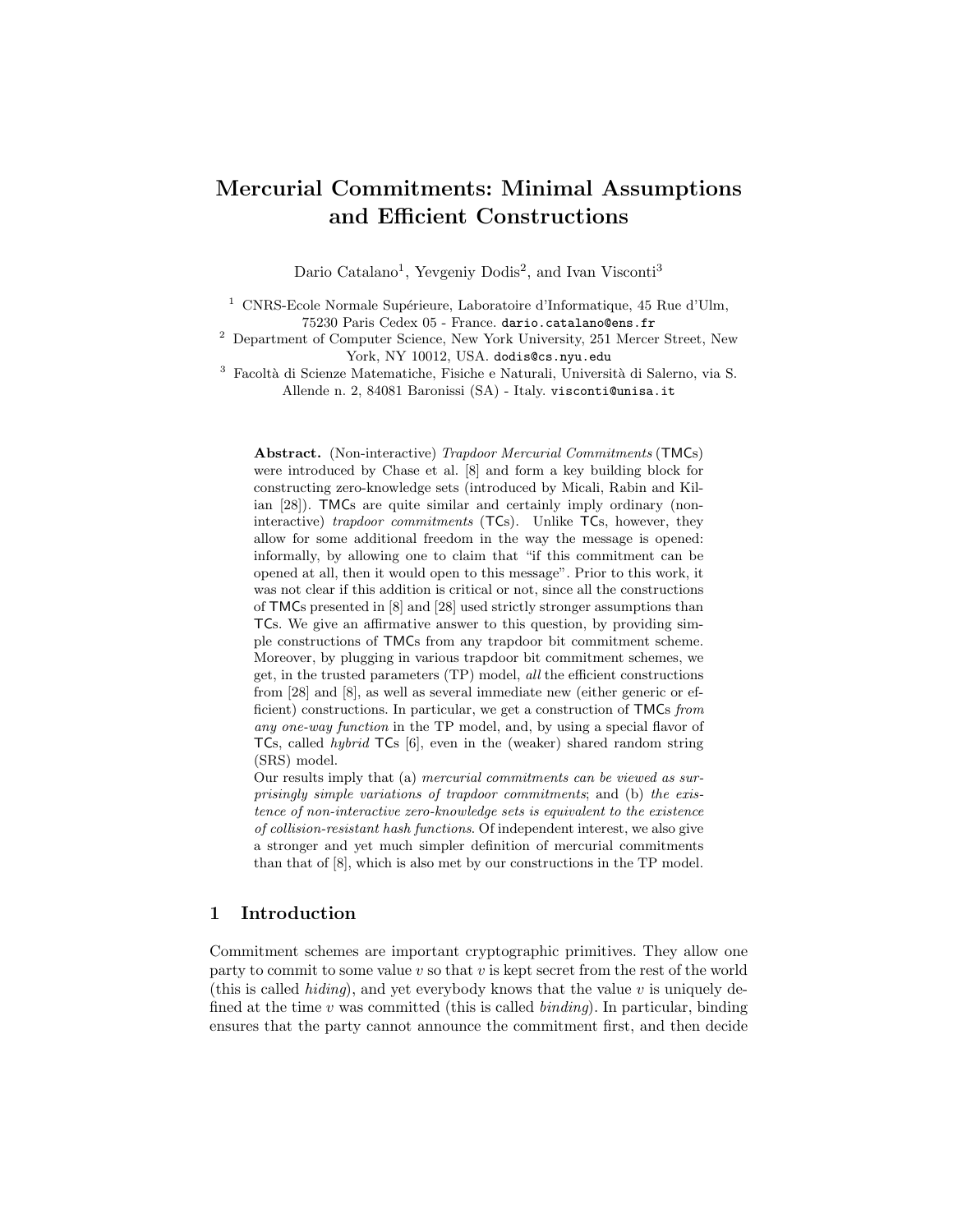later how to open it depending on the circumstances. In this sense, commitment schemes force the party to fully decide on what he is committing to.

At Eurocrypt 2005, Chase et al. [8] introduced an intriguing variant of commitments called mercurial commitments. The main difference comes from the fact that mercurial commitments allow for a small, and yet noticeable relaxation of the strict binding property of regular commitments. Namely, they allow for a two-stage opening protocol. In the *soft-open stage* the committer can claim that "if I committed to anything at all, then this value is  $m$ ", while in the hard-opening stage he would indeed declare that "Yes, I really committed to the value  $m$ ." In particular, any committed value c can either be both soft- and hard-opened only to one (correct!) message m, or can be soft-opened to arbitrary messages, but then it cannot be hard-opened at all! Moreover, the committer must decide before forming the commitment which one of the two cases suits him better: to commit to only one value, or not to commit to anything at all. Although this is seemingly not much better than regular commitments, the extra freedom of the committing party comes from the fact that by showing a soft-opening of his commitment to some value  $m$ , the receivers still cannot tell if m was really committed to by c, or if c was simply a "non-commitment" to anything (and the committer might be just going around and soft-opening  $c$  to arbitrary values  $m'$ ). The receivers are sure, however, that it is impossible to hard-open c to any  $m' \neq m$ .

Chase et al. [8] distilled the above natural primitive to abstract away a relatively complicated (but efficient!) construction of *zero-knowledge sets* by Micali et al. [28]. Such ZK sets allow one to commit to some secret set S over some universe, and then to be able to non-interactively prove statements of the form  $x \in S$  and  $x \notin S$ , and yet no other information (which cannot be deduced from the inclusions/exclusions above) about S is leaked — not even its size! With the abstraction of mercurial commitments, Chase et al. [8] obtained an elegant and easy-to-follow general "explanation" of the construction from [28]. Namely, they showed that the construction of [28] is an instance of a general construction of ZK sets from any mercurial commitment scheme and any collision-resistant hash function.

PLAIN VS. TRAPDOOR MERCURIAL COMMITMENTS. We remark that to match a very strong zero-knowledge definition of ZK sets from [28], Chase et al. [8] had to require that mercurial commitments satisfy the following "equivocation" property: there exists some trapdoor information msk (ordinarily not available to anybody) which enables one to completely destroy all the binding properties of mercurial commitments. Namely, using msk one can construct fake commitments, which look just like regular commitments and yet can be soft- or hard-opened to completely arbitrary values. (This is very similar to the notion of regular trapdoor commitments [4], where the knowledge of the corresponding trapdoor key can enable somebody to create fake regular commitments which can be opened to any message.) As already observed by [8], this strong equivocation property does not seem to be inherent for the "plain" primitive of mercurial commitments, but they chose to insist on this extra property since it was need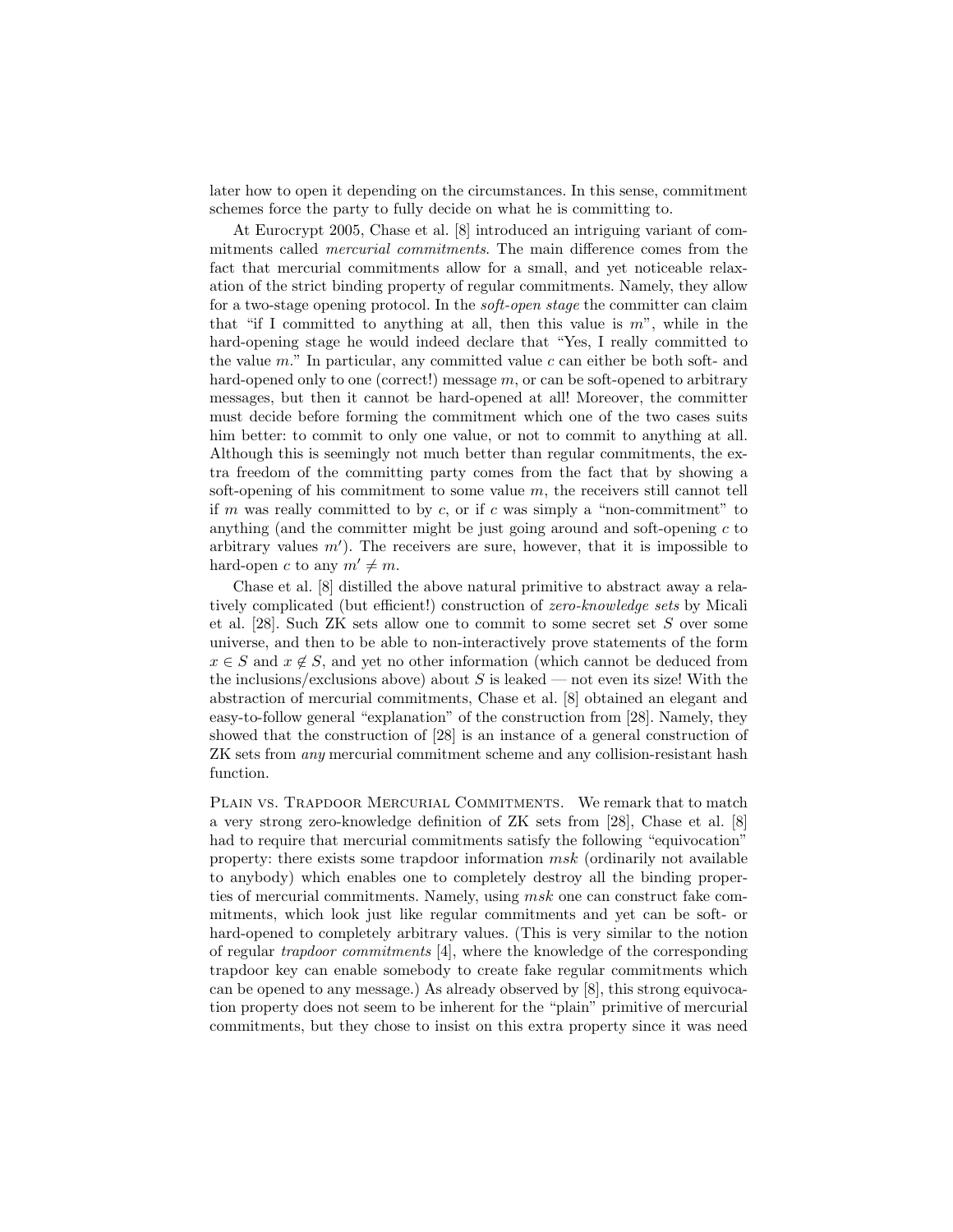for their main application. Since we believe that mercurial commitments are also interesting without equivocation, in our results we will distinguish between *plain* and trapdoor mercurial commitments. (Although our results described below will hold equally naturally for either case.) Indeed, we observe that one can define a weaker notion of ZK sets, which we informally call *indistinguishable sets*, which have the same functionality as ZK sets, but the privacy property is relaxed to only state that for any two sets and any sequence of inclusion/exclusion assertions which does not "separate" these sets, seeing the proofs of the corresponding assertions does not allow one to distinguish between these two sets. (This is somewhat similar to the distinction between witness indistinguishable [17] and ZK proofs [21].) And then it is easy to see that the same generic construction from [8] would give indistinguishable sets when applied to plain mercurial commitments. To summarize, we believe that both plain and trapdoor mercurial commitments are useful and deserve investigation.

Minimal Assumptions for Mercurial Commitments. Having introduced a new cryptographic primitive, it is always very important to understand where it lies in the hierarchy of cryptographic assumptions. Towards this goal, [8] gave a general construction of (trapdoor) mercurial commitments in the plain model from any zero-knowledge proof system for NP. This construction, however, requires interaction. Then [8] showed a construction of non-interactive (trapdoor) mercurial commitments from non-interactive zero-knowledge proofs (NIZK) for NP, which are known, for example, to be implied by trapdoor permutations in the shared random string (SRS) model. However, this construction is mainly of theoretical interest, since it is very inefficient in practice. They also gave a more efficient (although bit-by-bit) construction of non-interactive (trapdoor) mercurial commitments from an even stronger assumption of claw-free permutations [22] in the trusted parameters (TP) model. On the other hand, [8] observed that (trapdoor) mercurial commitments are similar and trivially imply (trapdoor) regular commitments, although they pointed out some important differences as well. Thus, the following two questions were left open:

Question 1: What minimal cryptographic and set-up assumptions are sufficient for non-interactive plain/trapdoor mercurial commitments?

Question 2: Can plain/trapdoor mercurial commitments be (efficiently) built from plain/trapdoor commitments?

Our first result resolves these questions in a surprisingly simple fashion. We show a very simple and efficient construction of (bit) plain/trapdoor mercurial commitments from any bit plain/trapdoor regular commitment. The construction is a very simple generalization of the claw-free construction from [8], and since regular/trapdoor commitments are in principle equivalent to one-way functions in the SRS/TP model, we get

Theorem 1. There exists a simple and efficient construction of (non-interactive) bit plain/trapdoor mercurial commitments from bit plain/trapdoor commitments. In particular, (non-interactive) plain/trapdoor mercurial commitments exist in the SRS/TP model if and only if one-way functions exist.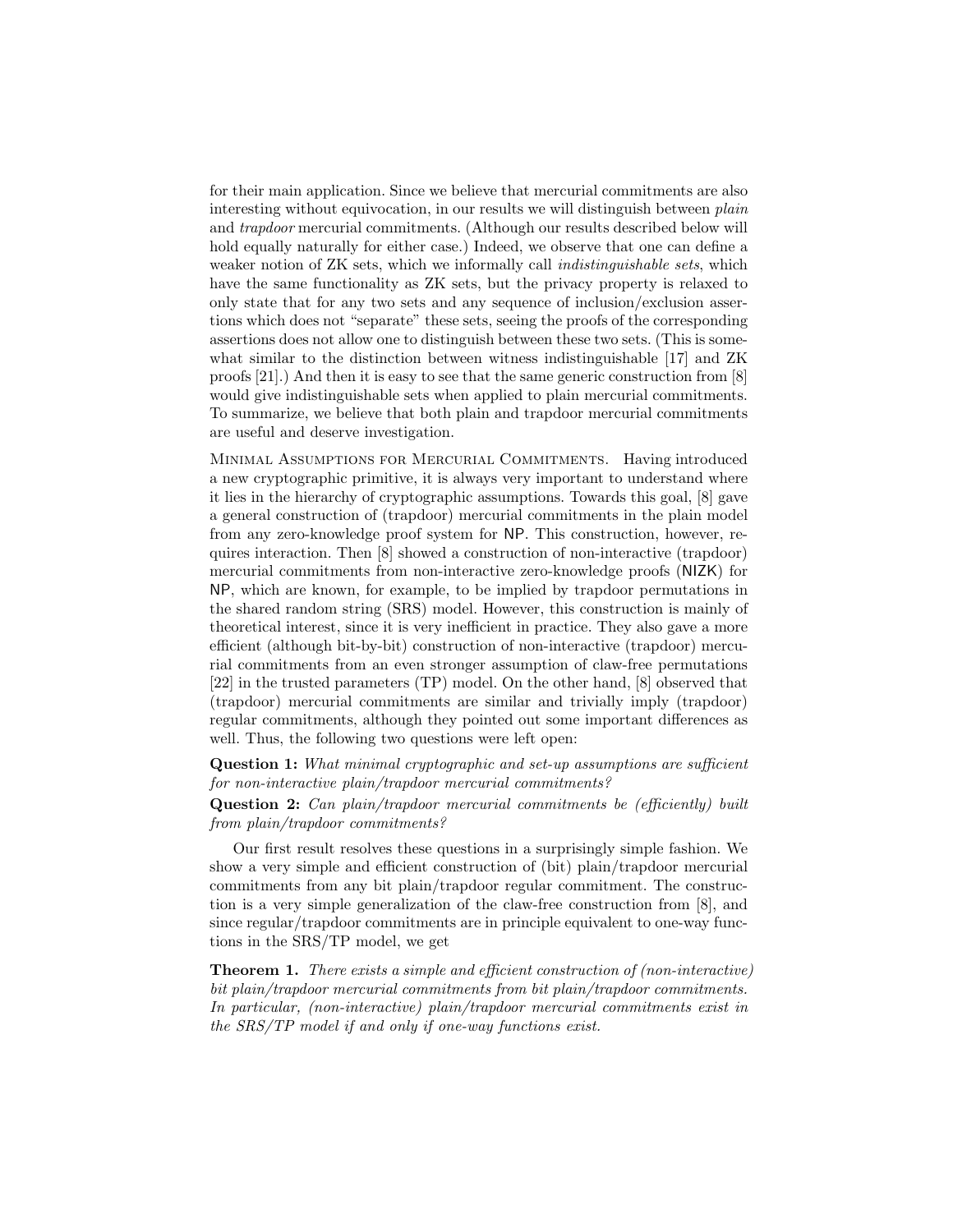The above result leaves open a question of basing (only trapdoor) mercurial commitments on one-way functions in the SRS model, which is a weaker setup assumption than the TP model. Luckily, we observe that by using the same construction with a slight relaxation of trapdoor commitments, called hybrid trapdoor commitments, which were introduced by Catalano and Visconti [6] and shown to be equivalent to one-way functions even in the SRS model, we get

Theorem 2. There exists a simple and efficient construction of (non-interactive) bit trapdoor mercurial commitments from (non-interactive) bit hybrid trapdoor commitments. In particular, non-interactive trapdoor mercurial commitments exist in the SRS model if and only if one-way functions exist.

Efficiency? Having resolved the question of feasibility, we can turn to the question of efficiency. Of course, we can plug in various efficient bit trapdoor commitment schemes to our previous construction, but this will only result in bit-by-bit constructions for long messages, which is pretty inefficient for practical use (e.g., for the ZK sets application). On the other hand, Chase et al. [8] gave two efficient constructions for long messages based on specific number-theoretic constructions (discrete log and factoring; the discrete log construction was implicit in [28]). Examining these constructions, one can see that there seems to be some kind of similarity between them, although it is not obvious exactly where this similarity comes from. Also, it is relatively hard to understand why each construction is really secure, without going into the details of the proof. Motivated by this, we ask

Question 3: Is there an efficient and yet reasonably general construction of plain/trapdoor mercurial commitments, which would abstract and explain the efficient number-theoretic constructions from [8]?

Our second result gives a surprisingly general answer to this question. Namely, we present a construction which directly transforms a plain/trapdoor bit commitment  $\mathcal C$  into an efficient and (typically) multi-bit plain/mercurial commitment  $\mathcal{C}'$ . Namely, we still base it on general plain/trapdoor commitment, just like in Theorem 1. However, a small catch is that we will need to assume an extra property from C (see Section 2.1 for a definition of  $\Sigma$ -protocol):

**Theorem 3.** Assume  $\mathcal C$  is a plain/trapdoor bit commitment which has an efficient Σ-protocol  $\Pi$  proving that one knows a witness d that a given (regular) commitment  $c$  can be opened to  $0<sup>1</sup>$ . Then one one can construct an efficient  $plain/trapdoor$  mercurial commitment  $\mathcal{C}'$  whose message space is equal to the challenge space of Π.

Thus, to get message-efficient constructions, it will be important to design "challenge-efficient"  $\Sigma$ -protocols for our plain/trapdoor commitment schemes.

<sup>&</sup>lt;sup>1</sup> As explained in Section 5 proving this theorem, we will need a slight extra property (\*) from such Σ-protocols, but it will always hold in any practical construction we are aware of. So we omit it from this statement.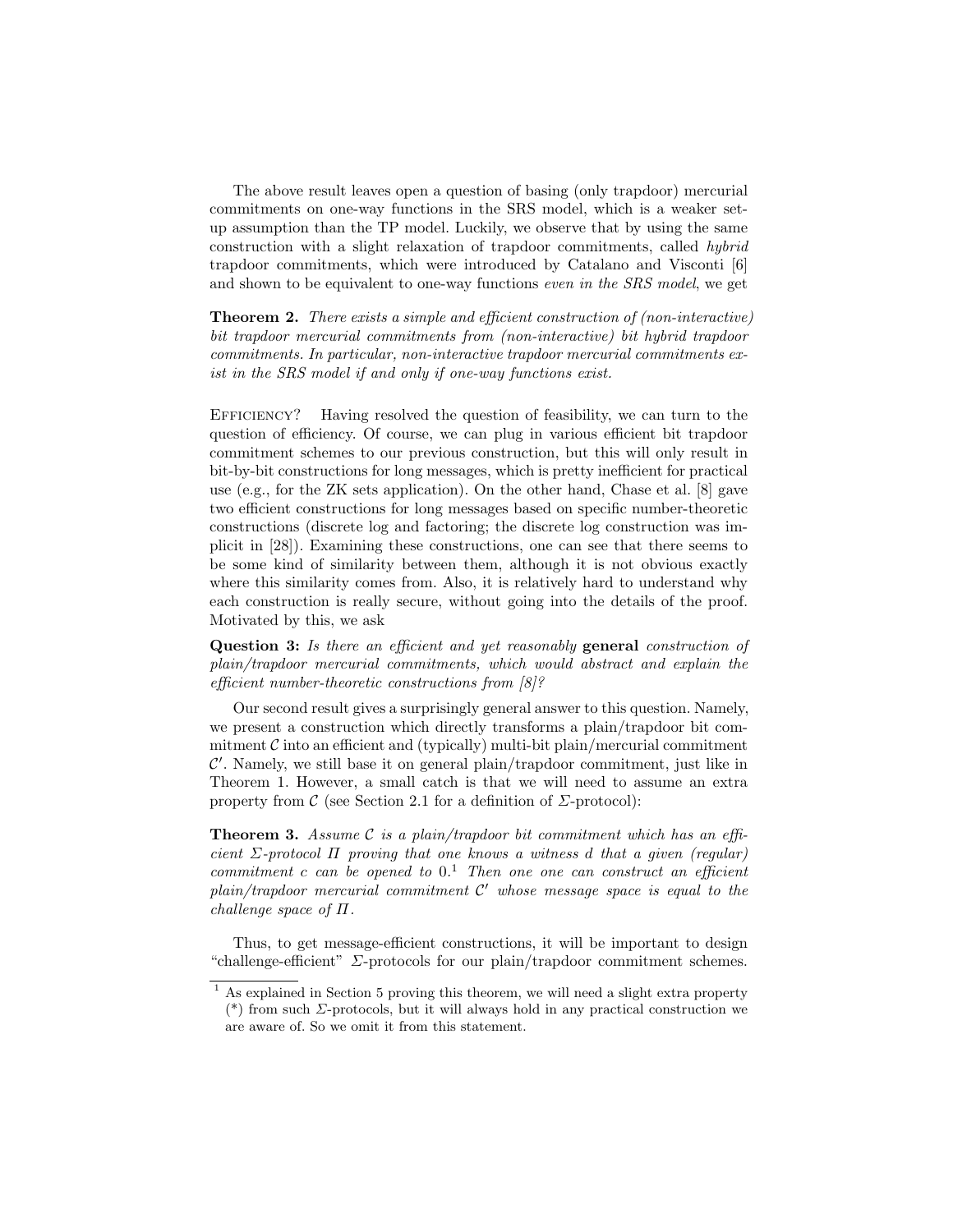While such  $\Sigma$ -protocol's  $\Pi$  in principle (see Theorem 5 below) can always be built from one-way functions, in general this will not outperform the simple construction in Theorem 1. However, the utility of this transformation comes from the fact that all number-theoretic (trapdoor) bit commitment schemes have very efficient Σ-protocols, and usually with rich challenge spaces. Plugging in various such commitment schemes with efficient protocols, we get many efficient constructions of mercurial commitments. In particular, both the discrete log and the factoring construction of [8] become special cases of our general transformation, when applied to an appropriate trapdoor commitment scheme! And several new constructions can be obtained as well (e.g., from RSA and Paillier [32] assumptions, as well as new discrete log and factoring constructions; see Section 5.1). More generally, we also believe that our construction is much easier to understand and sheds more light onto why the previous number-theoretic constructions where built in this particular way.

SIMPLER DEFINITION. As another small contribution, by *strengthening* the definition of trapdoor mercurial commitments as compared to the definition of [8], we considerably simplified the equivocation property of mercurial commitments. Since all our constructions (with the exception of Theorem 2) satisfy the stronger definition, and it results in easier and shorter proofs, we believe our strengthening is justified and could be of independent interest.

IMPLICATION TO ZK SETS. It is known from  $[8]$  and  $[31]$  that collision-resistant hash functions (CRHF) suffices for constructing interactive ZK sets in the plain model. Chase et al. [8] also made a simple observation that ZK sets imply the existence of CRHFs and therefore interactive ZK sets in the plain model and CRHFs are equivalent. Chase et al. in [8] also show that non-interactive indistinguishable/ZK sets can be constructed from any non-interactive plain/trapdoor mercurial commitment scheme and a collision-resistant hash function (CRHF). Using Theorem 1, Theorem 2, Theorem 3, and the fact that CRHFs imply both one-way functions (and, thus, plain/trapdoor/hybrid commitments in the SRS/TP/SRS models) and efficient plain commitment schemes (see [12] and [25]), we immediately obtain:

Theorem 4. The existence of ZK (and, thus, indistinguishable) sets in the SRS model is equivalent to the existence of CRHFs. Moreover, ZK sets can be efficiently constructed from CRHFs and trapdoor bit commitment schemes, while indistinguishable sets can be efficiently constructed using CRHFs alone (by also building commitments out of them). The constructions become even more efficient if the commitment scheme in question has a challenge-efficient  $\Sigma$ -protocol needed for Theorem 3.

## 2 Definitions

### 2.1 Σ-Protocols

Let  $\mathcal{R} = \{(x, w)\}\$ be some NP-relation (i.e., it is efficiently testable to see if  $(x, w) \in \mathcal{R}$  and  $|w| \leq \text{poly}(|x|)$ . We usually call x the input, and  $w$  — the witness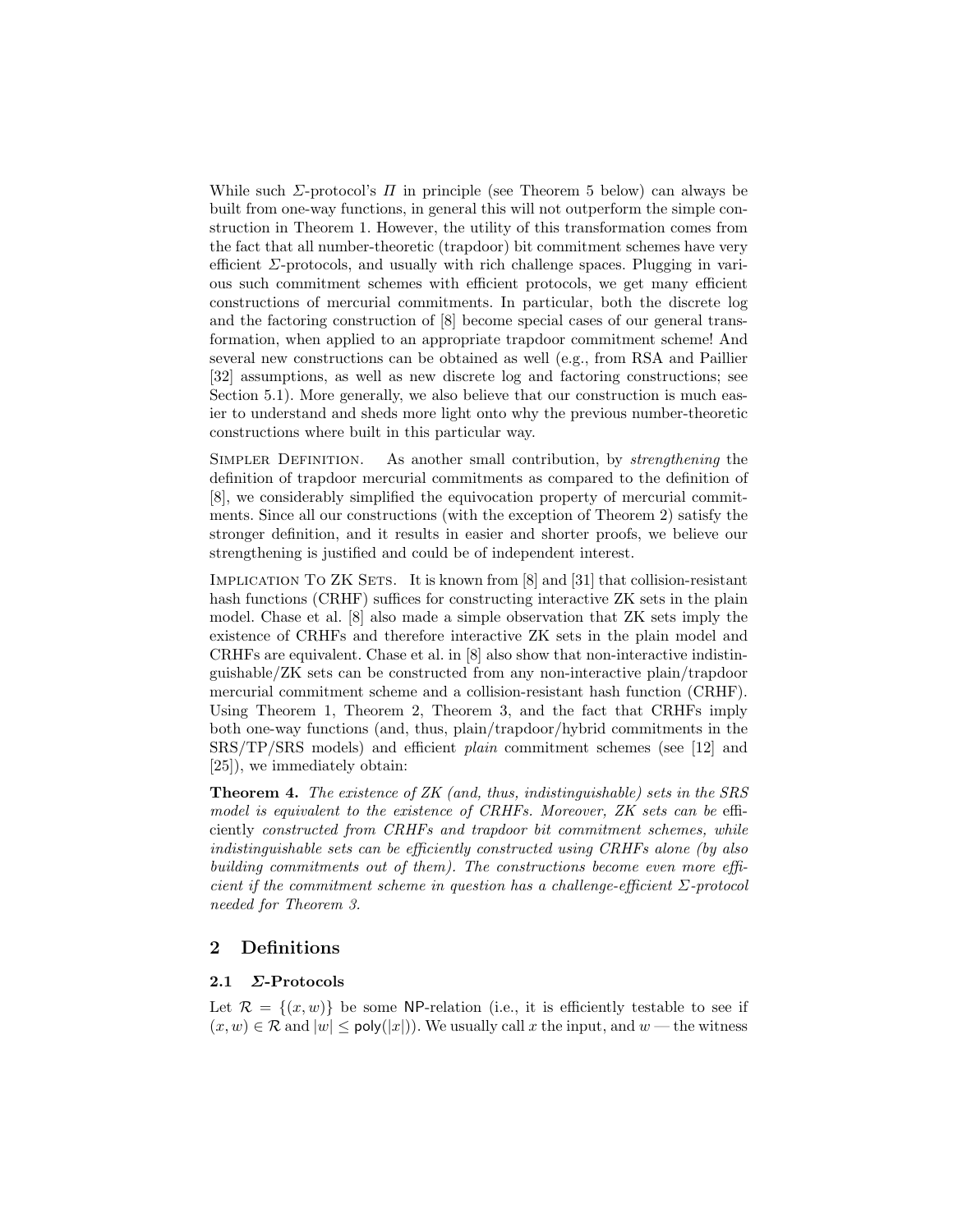(for x). Consider a three move protocol run between a PPT prover  $P$ , with input  $(x, w) \in R$ , and a PPT verifier V with input x, of the following form. P chooses a random string  $r_p$ , computes  $a = \text{Start}(x, w; r_p)$ , and sends a to V. V then chooses a random string e (called "challenge") from some appropriate domain E (see below) and sends it to P. Finally, P responds with  $z = \text{Finish}(x, w, e; r_p)$ . The verifier V then computes and returns a bit  $b = \mathsf{Check}(x, a, e, z)$ . We require that Start, Finish, and Check be polynomial-time algorithms, and that  $|e|$   $\leq$  $poly(|x|)$ . Such a protocol (given by procedures Start, Finish, Check) is called a  $\Sigma$ -Protocol for R if it satisfies the following properties, called completeness, special soundness, and special honest-verifier zero-knowledge:

- **Completeness:** If  $(x, w) \in R$  then the verifier outputs  $b = 1$  (with all but negligible probability).
- Special Soundness: There exists a PPT algorithm Extract, called the (knowledge) extractor, such that it is computationally infeasible to produce an input tuple  $(x, a, e, z, e', z')$  such that  $e \neq e'$  both lie in the proper "challenge" domain,  $\mathsf{Check}(x, a, e, z) = \mathsf{Check}(x, a, e', z') = 1$ , and yet  $\mathsf{Extract}(x, a, e, z')$  $z, e', z'$  fails to output a witness w such that  $(x, w) \in R$ . Intuitively, if some prover can correctly respond to two different challenges  $e$  and  $e'$  on the same first flow a, then the prover must "know" a correct witness  $w$  for  $x$  (in particular,  $x$  has a witness).
- Special HVZK: There exists a PPT algorithm Simul, called the simulator, such that for any  $(x, w) \in R$  and for any fixed challenge e, the following two distributions are computationally indistinguishable. The first distribution  $(x, a, e, z)$  is obtained by running an honest prover P (with some fresh randomness  $r_p$ ) against a verifier whose challenge is fixed to e. The second distribution  $(x, a, e, z)$  is obtained by computing the output  $(a, z) \leftarrow$  Simul $(x, e)$ (with fresh randomness  $r_s$ ). Intuitively, this says that for any a-priori fixed challenge e, it is possible to produce a protocol transcript computationally indistinguishable from an actual run with the prover (who knows  $w$ ).

Since the standard zero-knowledge protocol for the Hamiltonian Cycle (see [16] and [23]) language is a (binary challenge)  $\Sigma$ -protocol, we get

**Theorem 5** ([23],[16]). Any NP-relation R has a (binary challenge)  $\Sigma$ -protocol if secure commitment schemes exist (in particular, in the SRS model if one-way functions exist).

Of course, we will see and crucially exploit the fact that many natural specific languages have much more efficient  $\Sigma$ -protocols. We also notice that, aside from computational efficiency, a good quality measure for a given  $\Sigma$ -protocol is the size of its challenge space  $E$  (the larger the better). One reason for this dependency comes because the special soundness property easily implies that if a malicious prover does not "know" a valid witness  $w$  for  $x$ , then he can succeeds in fooling the verifier with probability at most (only negligibly better than)  $1/|E|$ . In our application, we will also see that the large size of  $E$  will also naturally translate to more efficient solutions, and we will therefore strive to use "challenge-efficient" Σ-protocols.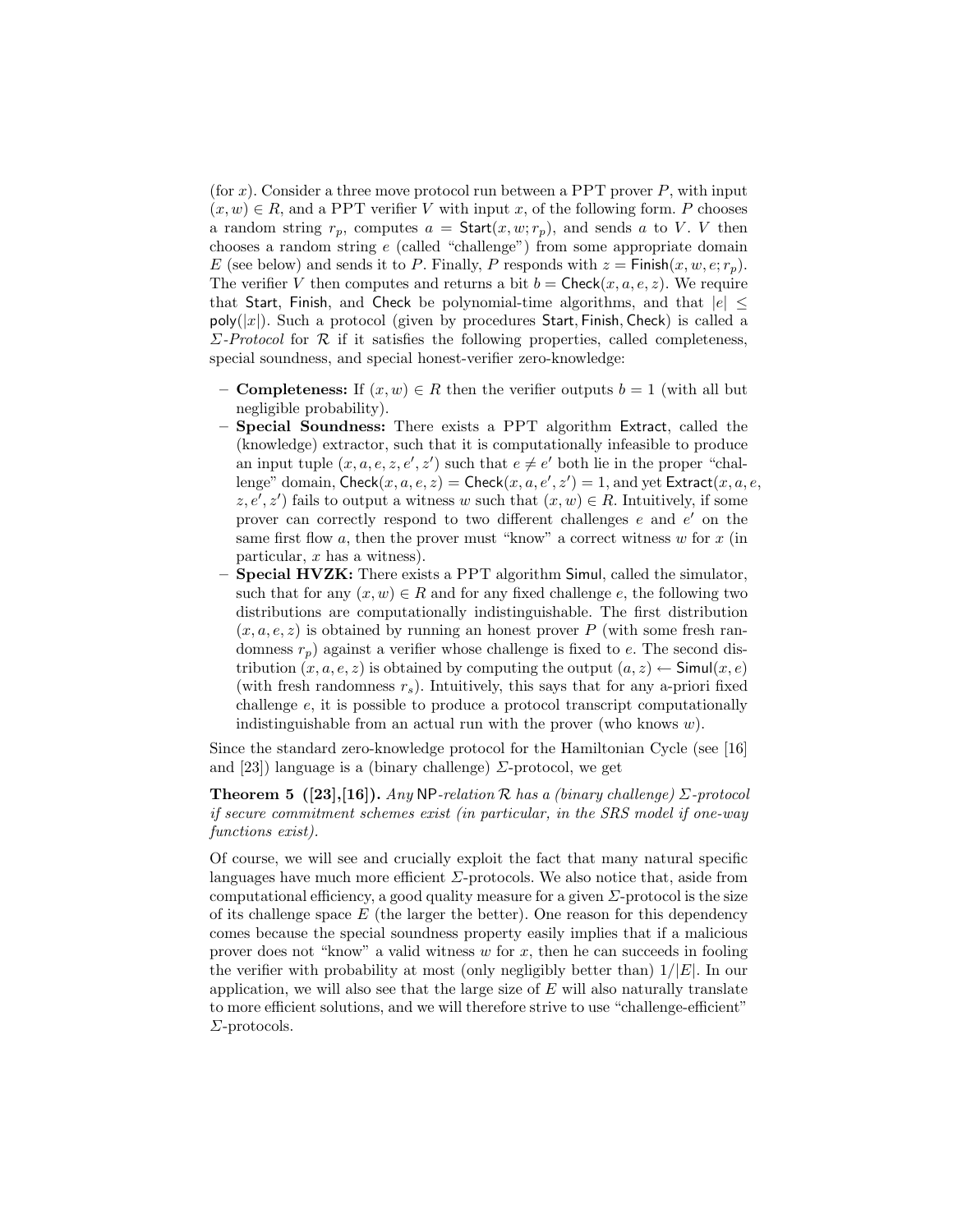GENERALIZATIONS. First, we will allow  $R$  to depend on some honestly generated public parameter  $pk$  (known to everybody after generation); e.g. the standard discrete-log relation would be  $\mathcal{R}_{p,g}(x,w) = 1$  if and only if  $x = g^w \mod p$ , where the prime  $p$  and the generator  $g$  could be randomly generated. In this case the corresponding properties of the  $\Sigma$ -protocol should computationally hold over the choice of such parameters. However, for one of our applications we will require an even stronger technical property. Namely, we will say that a family of relations  $\{\mathcal{R}_{pk}\}\$  has a  $\Sigma$ -protocol which is strongly hiding w.r.t. instance generation procedure  $P$  if the special HVZK property holds even in the following experiment: P produces  $(pk, x, w, \mathcal{I})$ , where pk is the public key for R, x is the input,  $w$  is the witness, and  $\mathcal I$  is some side information available to attacker. Then we either give to the distinguisher a tuple  $(\mathcal{I}, pk, x, a, e, z)$  obtained by having the prover run the real protocol with x and w, or where  $(a, z)$  is produced by the simulator  $\mathsf{Simul}_{pk}(x, e)$ . To put it differently, the side information I does not help the distinguisher to break the special HVZK property. We notice that, essentially all of the practical  $\Sigma$ -protocols known (including all the ones we will actually consider) will satisfy the statistical HVZK property, in which case they will be strongly-hiding w.r.t. any  $P$ . Also, the generic protocol from Theorem 5 will also be strongly-hiding w.r.t. any efficient procedure  $P$  which only depends on the public parameters of the commitments used inside the protocol. This, once again, includes essentially all interesting procedures (including the specific one we will need later). In other words, for all practical purposes this extra property is just a technicality we need for the proof to go through.

As a second, orthogonal generalization, we can also consider "auxiliary-input"  $\Sigma$ -protocols, where in order to run the protocol, the prover P might need some extra information aux satisfying some property (which, presumably can be generated together with  $(x, w)$ , in addition to w. Notice, w alone is enough to allow for verification that  $(x, w) \in \mathcal{R}$ , so aux is only needed by the prover to fulfill his completeness requirement (in particular, the simulator does not need to know aux and special soundness and HVZK stay the same as before).

EFFICIENT  $\Sigma$ -PROTOCOLS. We briefly survey the following efficient  $\Sigma$ -protocols which we will use in the sequel. (The exact details will not be crucial for our purposes, so we will not present them here.) We notice that most of them will be unconditional: the security assumption behind the relation (such as discrete log) will be used later in the application; for example, in claiming that the hypothetical extraction of the witness contradicts the corresponding assumption.

The Schnorr Σ-protocol [34] allows one to unconditionally prove the knowledge of the discrete log in cyclic groups of prime order. A less known fact [19,, 9 is that (a slightly modified)<sup>2</sup> Schnorr protocol also works over the subgroup of quadratic residues  $Q_n$  over  $\mathbb{Z}_n^*$ , where n is the product of two safe primes. Interestingly, unlike in prime order groups, where the special soundness holds

<sup>&</sup>lt;sup>2</sup> In particular, the prover works over the integers instead of over  $\mathbb{Z}_{|Q_n|}$ , since he does not know  $|Q_n|$ . Because of that the special HVZK guarantee is statistical here rather than perfect.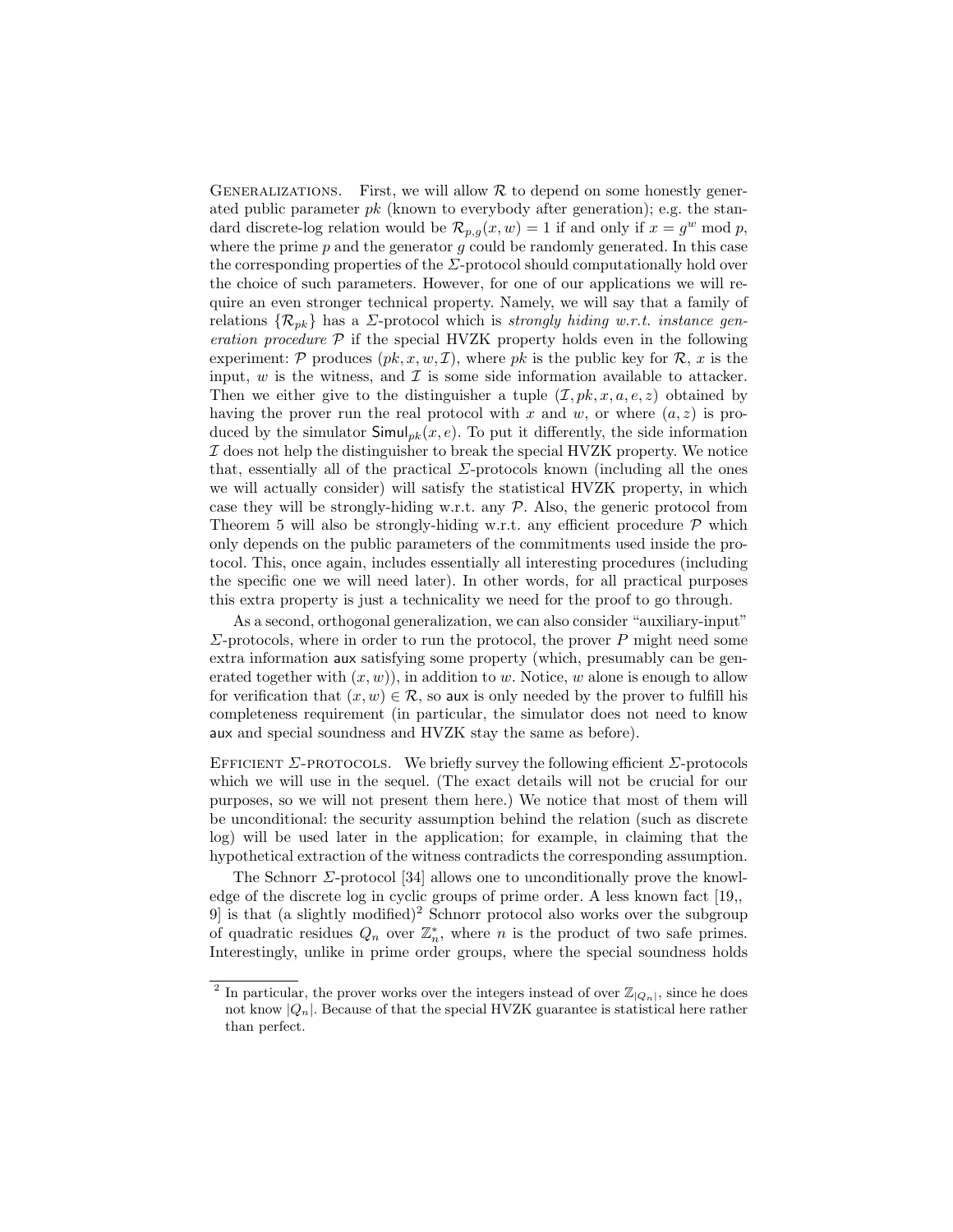unconditionally, here it will hold computationally under the strong RSA assumption. In both of these cases the challenge space is exponential.

Very similar to Schnorr protocol, Gilliou-Quisquater (GQ) [24] protocol proves the knowledge of the e-th root over  $\mathbb{Z}_n^*$  (i.e., solution to RSA), where  $gcd(e, \varphi(n)) =$ 1 and  $n$  is the produce of two safe primes. Here, however, the challenge space should be smaller than the exponent e, so this protocol is challenge-efficient only if e is large (which is typically required when this protocol is used).

The Fiat-Shamir protocol is an unconditional binary-challenge  $\Sigma$ -protocol proving the knowledge of the square root over  $\mathbb{Z}_n^*$ , where n is the product of two primes. One way to make it challenge-efficient is to repeat it in parallel, but this is computationally inefficient. A better way is to use the elegant technique of Ong-Schnorr [30], at the expense of working over the set of quadratic residues  $Q_n$ , requiring n to be a Blum integer, and, more crucially, requiring an auxiliary witness to the prover. Namely, in order to make the challenge space to be of size  $2^{\ell}$ , the prover not only needs to know a square root of the input  $x \in Q_n$ , but also the  $2^{\ell}$ -root root  $u \in Q_n$  of x (which is well defined when n is a Blum integer): see Lemma 3.1 in [1] explicitly stating the special soundness of this protocol. Of course, to run this protocol in practice one would first pick  $u$  and then set  $w = u^{2^{\ell-1}}$  mod n (by repeated squaring) and  $x = w^2$  mod n.

All the above mentioned protocols have statistical special HVZK, so they always satisfy strong-hiding. To summarize, natural relations arising from well established cryptographic assumptions have very computationally and challengeefficient  $\Sigma$ -protocols.

#### 2.2 Commitments and Trapdoor Commitments

Commitments. A (non-interactive) commitment scheme consists of four efficient algorithms:  $C = (Com-Gen, Com, Open, Ver)$ . The generation algorithm Com-Gen( $1^k$ ), where k is the security parameter, outputs a public commitment key  $pk$  (possibly empty, but usually consisting of public parameters for the commitment scheme). Given a message  $m$  from the associated message space  $M$  (e.g.,  $\{0,1\}^k$ , although we will mainly concentrate on bit commitments),  $\mathsf{Com}_{pk}(m;r)$  (computed using the public key pk and additional randomness r) produces a commitment string  $c$  for the message  $m$ . We will sometimes omit r and write  $c \leftarrow \textsf{Com}_{pk}(m)$ . Similarly, the opening algorithm  $\textsf{Open}_{nk}(m;r)$ (which is supposed to be run using the same value  $r$  as the commitment algorithm) produces a decommitment value  $d$  for  $c$ . Finally, the verification algorithm  $\text{Ver}_{nk}(m, c, d)$  accepts (i.e., outputs 1) if it thinks the pair  $(c, d)$  is a valid commitment/decommitment pair for m. We require that for all  $m \in \mathcal{M}$ ,  $\text{Ver}_{pk}(m, \text{Com}_{pk}(m; r), \text{Open}_{pk}(m; r)) = 1$  holds with all but negligible probability. We remark that without loss of generality we could have assumed that the opening algorithm simply outputs its randomness  $r$  as the decommitment, and the verification algorithm simply checks if  $c = \textsf{Com}_{pk}(m; r)$ . However, we will find our more general notation more convenient for our purposes. When clear form the context, we will sometimes omit  $pk$  from our notation. Regular commitment schemes have two security properties: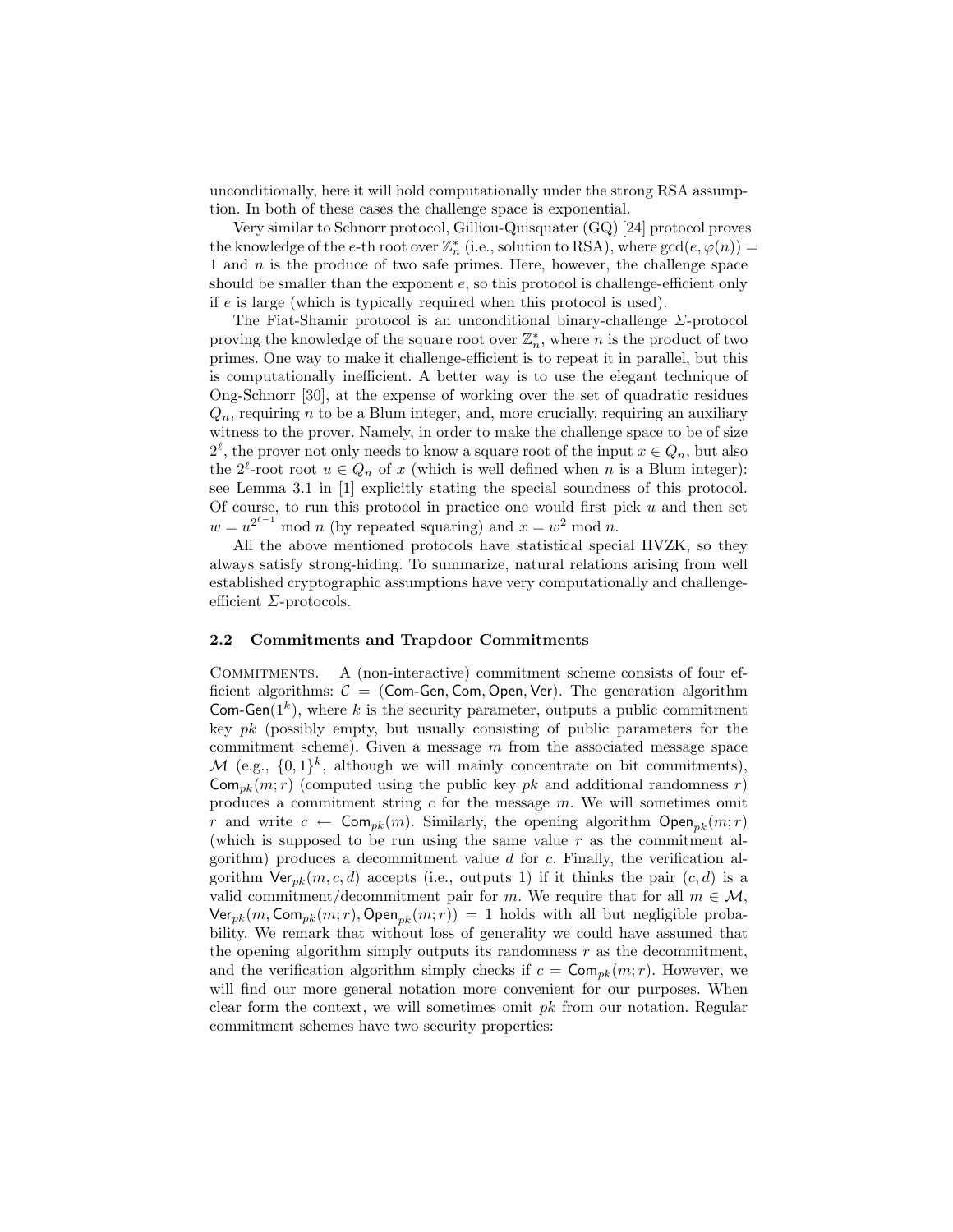- **Hiding:** No PPT adversary (who knows  $pk$ ) can distinguish the commitments to any two message of its choice:  $\textsf{Com}_{pk}(m_1) \approx \textsf{Com}_{pk}(m_2)$ . That is,  $\mathsf{Com}_{nk}(m)$  reveals "no information" about m.
- **Binding:** Having the knowledge of  $pk$ , it is computationally hard for the PPT adversary A to come up with  $c, m, d, m', d'$  such that  $(c, d)$  and  $(c, d')$  are valid commitment pairs for m and  $m'$ , but  $m \neq m'$  (such a tuple is said to cause a *collision*). That is,  $A$  cannot find a value  $c$  which it can open in two different ways.

Commitments are known to be theoretically equivalent to one-way functions [29],[26] (at least in the SRS model). However, efficient commitments can be built from collision-resistant hash functions [12],[25], and many number-theoretic assumptions (such as factoring, discrete log and RSA, and Paillier [32]; see below). In fact, most of these number-theoretic construct give a stronger kind of commitment — called trapdoor commitment — which we explain next.

Trapdoor Commitments. A (non-interactive) trapdoor commitment scheme consists of six efficient algorithms:  $C = (TrCom-Gen, Com, Open, Ver, Fake, Equiv)$ . The generation algorithm  $TrCom-Gen(1^k)$ , where k is the security parameter, outputs a public commitment key  $pk$  and and a secret trapdoor key sk. Once  $pk$ is fixed, the meaning of Com, Open and Ver is exactly the same as for regular commitments. In particular, we will require that these algorithms satisfy the usual hiding and binding properties of the commitment schemes.

The trapdoor key  $sk$  is used in the algorithms Fake and Equiv to break the binding property of commitments. Namely,  $\mathsf{Fake}_{sk}(\mathfrak{f}; r)$  (which takes no input except for randomness  $r$ ) produces "fake" commitment  $c$ , initially not associated to any message m. On other other hand, for any message m,  $\textsf{Equiv}_{sk}(m; r)$  (which is supposed to be run using the same value  $r$  as the fake commitment algorithm) produces a "fake decommitment" value d for  $c = \mathsf{False}_{sk}(x)$ . In particular, we require that such fake  $(c, d)$  still satisfy the verification equation: for all  $m \in \mathcal{M}$ ,  $Ver_{pk}(m, \text{Fake}_{sk}(:,r), \text{Equiv}_{sk}(m;r)) = 1$  holds with all but negligible probability. Even stronger, we require that

**Equivocation:** for any  $m \in \mathcal{M}$  (chosen by the adversary), a "true" commitment tuple  $(m, \textsf{Com}_{pk}(m; r), \textsf{Open}_{pk}(m; r))$  should look computationally indistinguishable (over r) from the fake tuple  $(m, \mathsf{False}_k(:, r), \mathsf{Equiv}_{sk}(m; r)).$ More importantly, we require that these distributions should look indistinguishable even if the distinguisher knows not only the commitment key  $pk$ . but also the trapdoor key sk (we will explain the rational for this shortly)!

We notice that equivocation easily implies that trapdoor commitments satisfy the usual hiding property of commitments (since all commitments  $\mathsf{Com}_{pk}(m)$  are indistinguishable from a single distribution  $\mathsf{False}_{sk}($ ): in fact, this indistinguishability holds even if the distinguisher knows sk! Thus, binding and equivocation are enough to argue the security of trapdoor commitment schemes.

We briefly give the rational of why we need such a strong equivocation property. This is done for the purposes of composition. Indeed, we would like to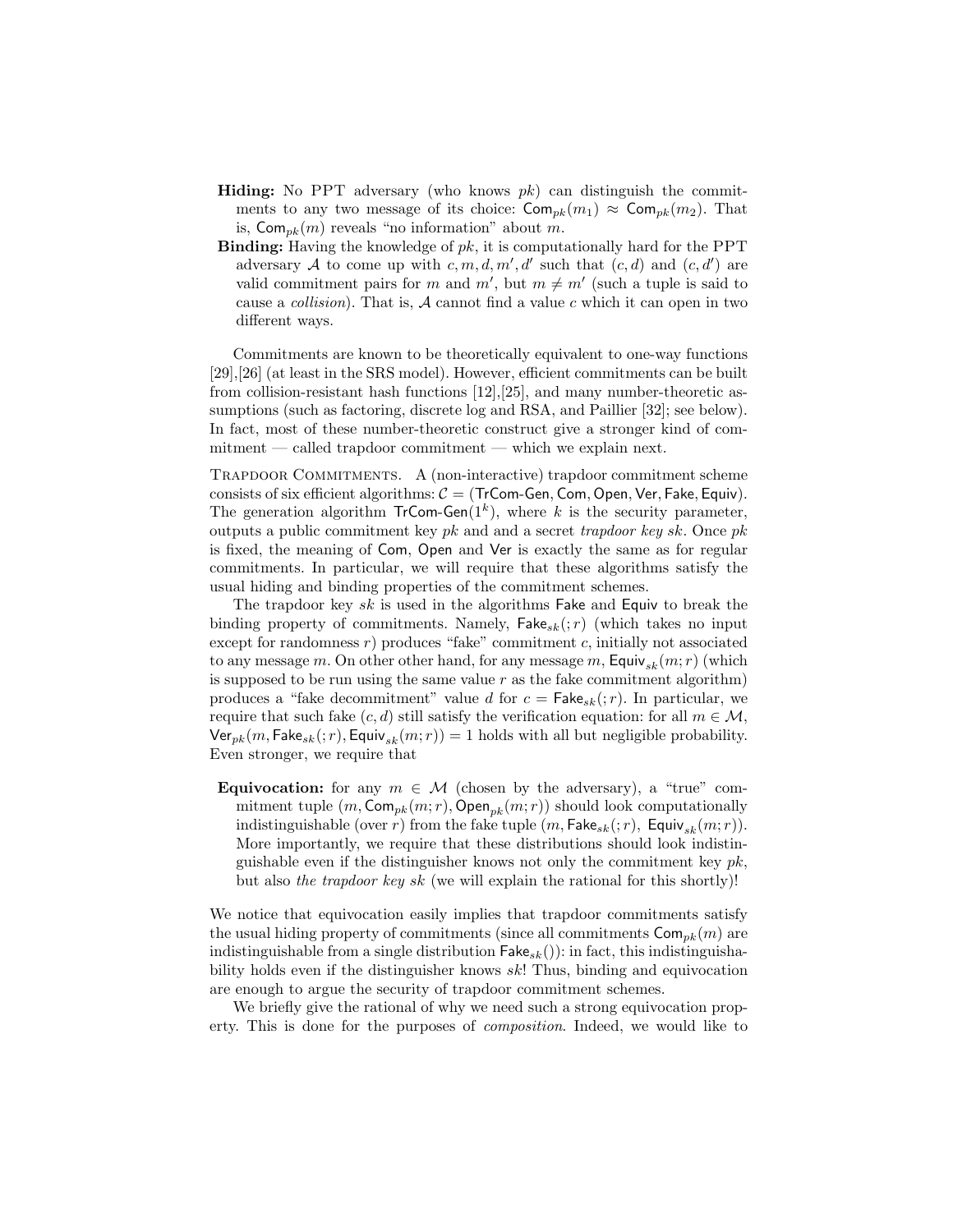argue that given several "real" pairs  $(c, d)$ , we can replace all of them by the corresponding "fake" pairs  $(c', d')$ , without anybody "noticing". However, the standard left-to-right hybrid argument requires us to be able to generate not only the "real left-pairs"  $(c, d)$ , which we can do using pk, but also "fake rightpairs"  $(c', d')$ , and this we cannot do without the knowledge of sk. Requiring the indistinguishability to hold even with the knowledge of  $sk$  resolves this problem, and gives us all the natural composition properties.

Constructions. There are many constructions of trapdoor commitments (and each of them also gives a regular commitment, of course). For example, efficient trapdoor commitments exist based on a variety of number-theoretic assumptions: factoring [27],[33], discrete log [3],[4]), RSA (combining [16],[24]), Paillier [5],[11]. In fact, some of these schemes (e.g., those based on discrete log and RSA) are special cases of a beautiful general construction by Feige and Shamir [16]. This construction *efficiently* transforms any  $\Sigma$ -protocol corresponding to a "hard" language in NP into a trapdoor commitment scheme. In particular, since we mentioned that all of  $NP$  has such  $\Sigma$ -protocols if one-way functions exists (see Theorem 5), and the latter also imply that some languages in NP are "hard" (at least, the the TP model), one can in principle construct a trapdoor commitment scheme from any one-way function in the TP model (see sec. 4.9.2.3 of [20]). We note that the message space for the resulting trapdoor commitment will be exactly the challenge space of the corresponding  $\Sigma$ -protocol, which, once again, demonstrates why we want to construct challenge-efficient  $\Sigma$ protocols.<sup>3</sup> Quite interestingly, this construction of trapdoor commitments will be somewhat reminiscent to our main construction from trapdoor commitments (possessing a certain  $\Sigma$ -protocols; see Section 5), although this seems to be more of a coincidence.<sup>4</sup>

We also mention another, less general construction [27] of trapdoor commitments from claw-free permutation pairs [22]. This construction is only efficient for bit trapdoor commitments (which, once again, are sufficient for us). Looking at various known claw-free permutation constructions (e.g., see [14] for such a list), we immediately get efficient bit trapdoor commitment constructions from various assumptions, such as the already mentioned constructions from factoring [27], Paillier [11] and the bit-version of the discrete log construction of [3],[4]. In regards to discrete log, we finally mention the following "ad-hoc" construction of trapdoor bit commitments. The public key consists of two random generators  $q$ and  $h = g^x$  of some prime order q cyclic group  $\mathbb{G}$ , where the discrete log is hard (here x is a random non-zero element of  $\mathbb{Z}_q$ ), while the trapdoor key is x. To commit to 0, one computes  $g^{r_0}$  (for random non-zero  $r_0 \in \mathbb{Z}_q$ ), while to commit

 $3$  Of course, since both of our generic mercurial commitment constructions only use  $bit$ commitments, even binary  $\Sigma$ -protocols for hard languages suffice for our purpose.

<sup>4</sup> Perhaps partially explained by the fact that mercurial commitment are trapdoor commitments with several very special properties (see Section 2.3). Correspondingly, in our main construction we will need "hard" languages also satisfying some special properties. Somehow remarkably, though, these extra properties have more or less led us to trapdoor commitments themselves! See Section 5.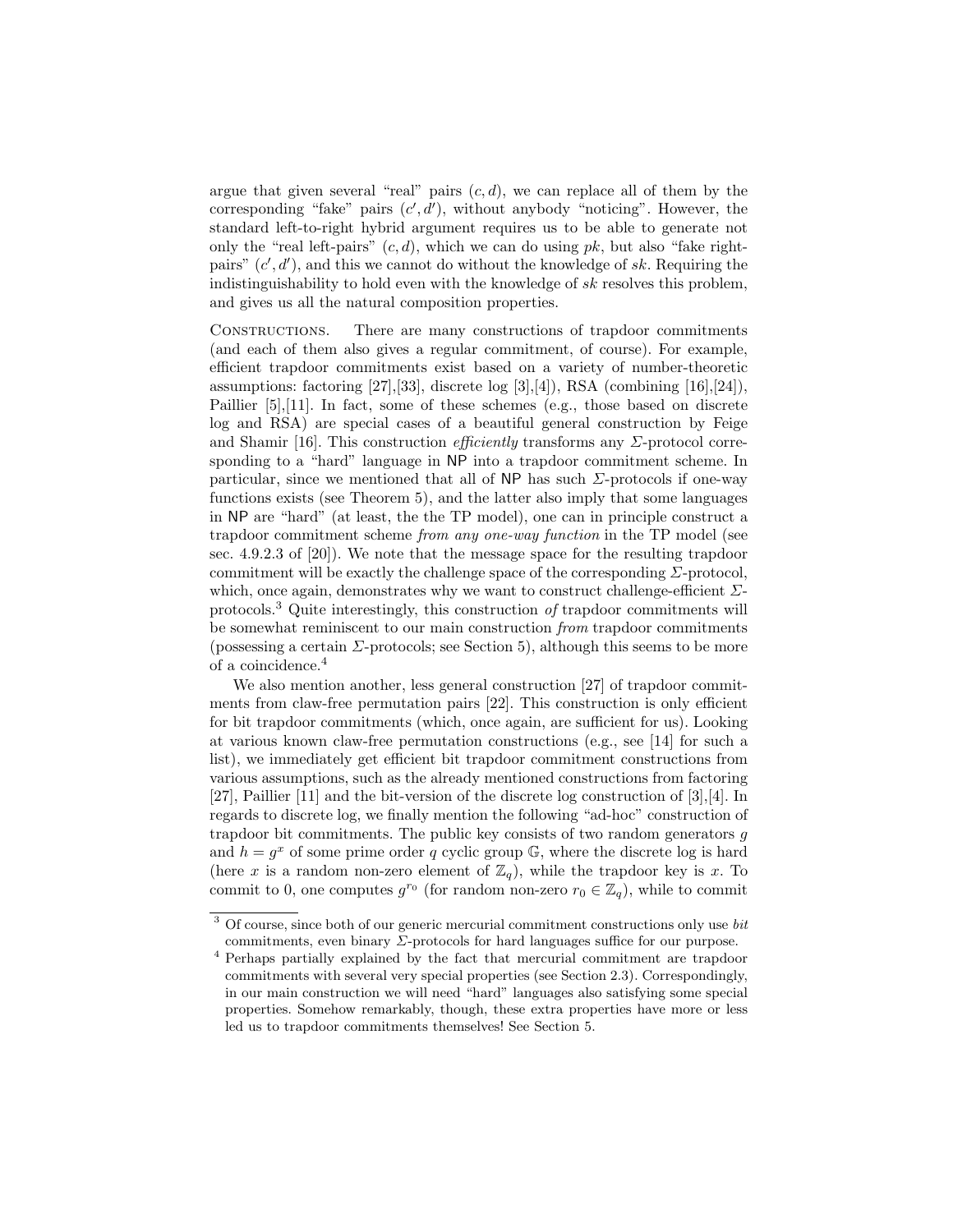to 1 one similarly computes  $h^{r_1}$ . The openings are  $r_0$  and  $r_1$ , respectively. To break binding one needs to satisfy  $g^{r_0} = h^{r_1}$ , which means that one can compute  $x = r_0 r_1^{-1}$  mod q (and this contradicts discrete log). On the other hand, if x is known, it is trivial to open a "fake" commitment  $h^{r_1}$  both to 1 (by simply presenting  $r_1$ ) and to 0 (by presenting  $r_1x \mod q$ ).

HYBRID TRAPDOOR COMMITMENTS. In [6] Catalano and Visconti presented the notion of *hybrid* trapdoor commitment schemes (in the context of constructing concurrent zero-knowledge proofs). Informally an hybrid trapdoor commitment scheme is a general commitment primitive that allows for two commitment parameters generation algorithms HGen and HTGen. If the commitment parameters are obtained as the output of HGen, then the resulting scheme is an unconditionally binding commitment scheme, while if the parameters are generated by HTGen, the produced scheme is actually a trapdoor commitment scheme. Moreover, no polynomially bounded adversary, taking as input only the (public) commitment parameters, should be able to tell the difference between parameters generated from HGen and parameters produced by HTGen. In [6], the authors show that 1) non-interactive hybrid trapdoor commitments can be constructed from any one-way function in the SRS model; and 2) efficient non-interactive hybrid trapdoor commitments can be constructed under standard number-theoretic assumptions in both the SRS and the TP models.

#### 2.3 Mercurial Commitments

We now define mercurial commitments introduced by Chase et al. [8]. Our definition will be similar, but *stronger* than the definition from [8]. There are two reasons for making the change. First, all the efficient constructions in [8] and here will anyway satisfy the stronger definition. More importantly, by making our definition stronger we will also make it noticeably simpler (and shorter!) than the definition of [8]. More detailed comparison will be presented later.

PLAIN MERCURIAL COMMITMENTS. Such commitment schemes consist of seven efficient algorithms:  $C = (MCom-Gen, \mathbb{H}Com, \mathbb{H}Open, \mathbb{H}Ver, \mathbb{S}Com, \mathbb{S}Open,$ SVer). The first four algorithms (MCom-Gen, HCom, HOpen, HVer) follow the syntax (and the functionality!) of regular commitment schemes (see Section 2.2). Namely, generation algorithm MCom-Gen $(1^k)$ , where k is the security parameter, outputs a public mercurial commitment key mpk. Given a message  $M \in \mathcal{M}$ , the hard-commit algorithm  $\mathbb{H}\textsf{Com}_{mpk}(M;R)$  produces a hard-commitment string C for M. We will sometimes write  $C \leftarrow \mathbb{H}\textsf{Com}_{mpk}(M)$ . Similarly, the hard-opening algorithm  $\mathbb{H}$ Open<sub>mpk</sub> $(M; R)$  (which is supposed to be run using the same value R as the hard-commit algorithm) produces a *hard-decommitment* value  $\pi$  for C. Finally, the *hard-verification* algorithm  $\mathbb{H} \mathsf{Ver}_{mpk}(M, C, \pi)$  accepts (i.e., outputs 1) if it thinks  $\pi$  proves that C is indeed a valid hard-commitment to M. We require that for all  $M \in \mathcal{M}$ ,  $\mathbb{H}$ Ver $_{mpk}(m, \mathbb{H}$ Com $_{mpk}(M; R)$ ,  $\mathbb{H}$ Open $_{mpk}(M; R)$ ) = 1 holds with all but negligible probability.

We now turn to the novel "soft algorithms". The *soft-commit* algorithm  $\mathcal{SCom}_{m\nu k}(\mathcal{R})$  produces a *soft-commitment* string C (to no message in partic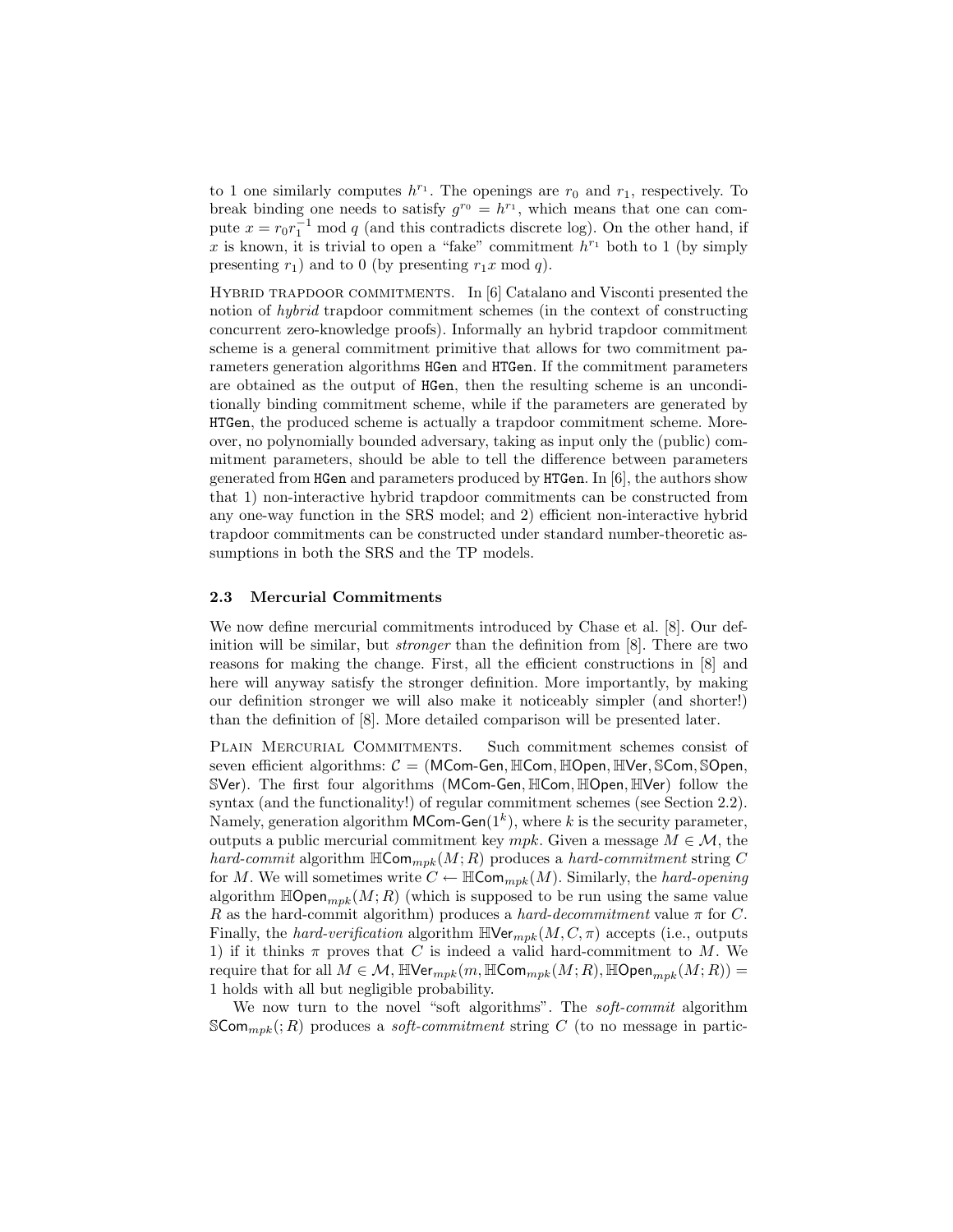ular). We will sometimes write  $C \leftarrow \mathbb{SCom}_{mpk}$  (). The *soft-opening* algorithm SOpen<sub>mpk</sub> $(M, flag; R)$ , where  $M \in \mathcal{M}$  and flag  $\in \{\mathbb{H}, \mathbb{S}\}\$  now produces a soft $decommitment \tau$  to M, which should say that "if the commitment produced using  $R$  can be hard-opened at all, then it would open to  $M$ ". A bit more precisely, if flag =  $\mathbb{H}$ , then  $\tau$  is supposed to "correspond" to the hard-commitment  $C = \mathbb{H}\textsf{Com}_{mpk}(M;R)$ , and if flag = S, then  $\tau$  is a fake soft-decommitment "corresponding" to the soft-commitment  $C = \mathcal{S}\text{Com}_{mnk}(\mathcal{R})$ . Either one of these cases is verified using the *soft-verification* algorithm  $SVer_{mpk}(M, C, \tau)$ , which outputs 1 if it thinks that  $C$  could potentially be hard-opened to  $M$  in the future (which, intuitively, should be the case only when  $\tau$  was produced from a hard-commitment). Specifically, we require that for all  $M \in \mathcal{M}$ ,  $\mathbb{S} \mathsf{Ver}_{mpk}(M)$ ,  $\mathbb{H}\text{Com}_{mpk}(M;R), \mathbb{S}\text{Open}_{mpk}(M, \mathbb{H}; R) = 1$  holds with all but negligible probability, and similarly  $\mathcal{S} \mathsf{Ver}_{mpk}(M, \mathcal{S} \mathsf{Com}_{mpk}((R), \mathcal{S} \mathsf{Open}_{mpk}(M, \mathcal{S}; R)) = 1$  holds with all but negligible probability.

We notice that in many cases (including all our constructions) the softdecommitment  $\tau$  to a hard-commitment C will consist of some proper part of the hard-decommitment  $\pi$ , and, correspondingly, the soft-verification algorithm will perform a proper subset of the tests performed by the hard-verification algorithm. For a lack of better name, we call such natural mercurial commitments proper.

SECURITY. The binding property of plain mercurial commitments consists of two requirements, stating that a valid hard- or soft-opening of  $C$  to some M implies that C can not be then hard-opened to any other message  $M' \neq M$ :

– **Mercurial Binding:** Having the knowledge of  $mpk$ , it is computationally hard for the PPT adversary A to come up with  $C, M, \pi, M', \pi'$  (resp.  $C, M, \tau, M', \pi'$ ) such that  $\pi$  (respectively,  $\tau$ ) is a valid hard- (respectively soft-) decommitment of C to M and  $\pi'$  is a valid hard-decommitment of C to  $M'$ , but  $M \neq M'$  (such a tuple is said to cause a hard (respectively soft) collision). That is,  $A$  cannot find a value C which it can hard- or soft-open in one way and then hard-open in a different way.

We remark that for proper mercurial commitments it suffices to prove that no soft collisions can be found.

As for the analog of the hiding property, we require that not only hardcommitments to some M look indistinguishable from soft-commitments (to "nothing"), but this continues to hold even if they are both soft-opened to  $M$  (notice that by the mercurial binding property, the hard-commitment to M cannot be soft-opened to anything other than  $M$ ).

– **Mercurial Hiding:** No PPT adversary (who knows  $mpk$ ) can find  $M \in$  $M$  for which it can distinguish a random "real" hard-commitment/softdecommitment tuple  $(M, \mathbb{H} \text{Com}_{mpk}(M; R), \mathbb{S} \text{Open}_{mpk}(M, \mathbb{H}; R))$  from a random "fake" soft-commitment/soft-decommitment tuple  $(M, \mathbb{SCom}_{mpk}; R)$ ,  $\mathbb{S} \mathsf{Open}_{pk}(M, \mathbb{S}; R)$ .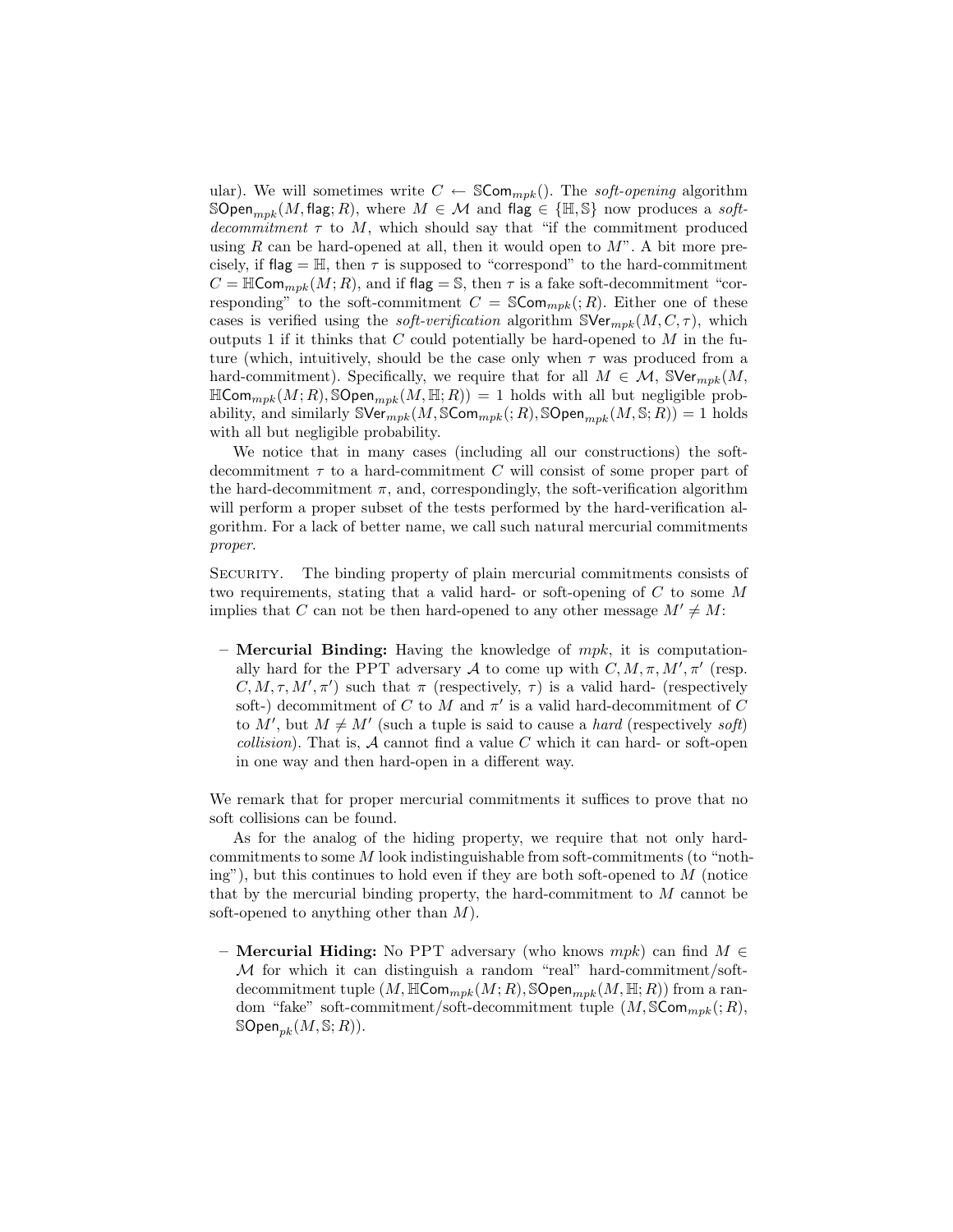(Trapdoor) Mercurial Commitments. Such commitment schemes consist of ten efficient algorithms:  $C = (TrMCom-Gen, \text{HCom}, \text{HOpen}, \text{HVer}, \text{SCom},$  $\mathbb S$ Open,  $\mathbb S$ Ver, MFake,  $\mathbb H$ Equiv,  $\mathbb S$ Equiv). The generation algorithm TrMCom-Gen $(1^k),$ where  $k$  is the security parameter, outputs a public mercurial commitment key  $mpk$  and and a secret mercurial *trapdoor key msk*. Once  $mpk$  is fixed, the meaning of HCom, HOpen, HVer, SCom, SOpen and SVer is exactly the same as for plain mercurial commitments. In particular, we will require that these algorithms satisfy the usual mercurial hiding and binding properties of the plain mercurial commitment schemes.

The trapdoor key msk is used in the algorithms MFake,  $\mathbb{H}$ Equiv and SEquiv to break the binding property of commitments. The algorithm  $\mathsf{MFake}_{msk}(\cdot;R)$ is somewhat similar in spirit to the soft-commitment algorithm  $\mathcal{S}\text{Com}_{m\nu k}$  and produces "fake" commitment  $C$ , initially not associated to any message  $M$ . The meaning of the other two algorithms  $\mathbb{H}$ Equiv<sub>msk</sub> $(M; R)$  and  $\mathbb{S}$ Equiv<sub>msk</sub> $(m; R)$ is also similar to that of the corresponding algorithms  $\mathbb{H} \mathsf{Open}_{mpk}$ ,  $\mathbb{S} \mathsf{Open}_{mpk}$ , except they *always* operate on the fake commitments  $C$  not really associated to any message. Specifically,  $\mathbb{H}$ Equiv $(M; R)$  produces a supposedly valid hardopening  $\pi$  (called *hard-fake*) of the fake commitment  $C = \mathsf{MFake}(\cdot; R)$  to M, while  $\mathbb{S}$ Equiv $(M; R)$  produces a supposedly valid soft-opening  $\tau$  (called soft*fake*) of the fake commitment  $C = \mathsf{MFake}(:,R)$  to M. In particular, we require that for all  $M \in \mathcal{M}$ ,  $\mathbb{H} \text{Ver}_{mpk}(M, \text{MFake}_{mpk}(:, R), \mathbb{H} \text{Equiv}_{mpk}(M; R)) = 1$  holds with all but negligible probability, and similarly  $\mathcal{S} \mathsf{Ver}_{mpk}(M, \mathsf{MFake}_{mpk}(:, R),$ SEquiv<sub>mpk</sub> $(M; R)$ ) = 1 holds with all but negligible probability. While the ability to soft-fake such bogus commitments is consistent with the previous ability of soft-opening, the ability to hard-fake them certainly contradicts the binding property that we had, and this is exactly the function of the trapdoor key msk!

Somewhat similar to the equivocation property of trapdoor commitments, we require that trapdoor mercurial commitments satisfy three related equivocation conditions. In each of them we say that no efficient distinguisher  $A$  can nonnegligibly tell apart the corresponding "real" from the corresponding "ideal" game, even if it is given the trapdoor key msk at the beginning of each real or *ideal game*. In the following, the value  $R$  is always random.

- **HH Equivocation:** The real game consists of A choosing  $M \in \mathcal{M}$  and getting back  $(M, \mathbb{H}\text{Comm}_k(M; R), \mathbb{H}\text{Open}_{mpk}(M; R))$ ; while the ideal game consists of A choosing  $M \in \mathcal{M}$  and getting back  $(M, M$ Fake $_{msk}(R),$  $\mathbb{H}$ Equiv $_{msk}(M; R)$ ).
- **HS Equivocation:** The real game consists of A choosing  $M \in \mathcal{M}$  and getting back  $(M, \mathbb{H}\text{Comm}_k(M, R), \mathbb{S}\text{Open}_{mpk}(M, \mathbb{S}; R))$ ; while the ideal game consists of A choosing  $M \in \mathcal{M}$  and getting back  $(M,$  $MFake_{msk}(; R),$  SEquiv $_{msk}(M; R)$ ).
- SS Equivocation: The real game consists of A getting the value  $C =$  $\mathcal{S}\mathsf{Com}_{mpk}(\mathfrak{f};R)$ , then choosing  $M \in \mathcal{M}$ , and finally getting  $\mathcal{S}\mathsf{Open}_{mpk}(M,$  $\mathcal{S}(R)$ ; while ideal game consists of A getting the value  $C = \mathsf{MFake}_{mpk}((R),$ then choosing  $M \in \mathcal{M}$ , and finally getting SEquiv<sub>mpk</sub> $(M; R)$ .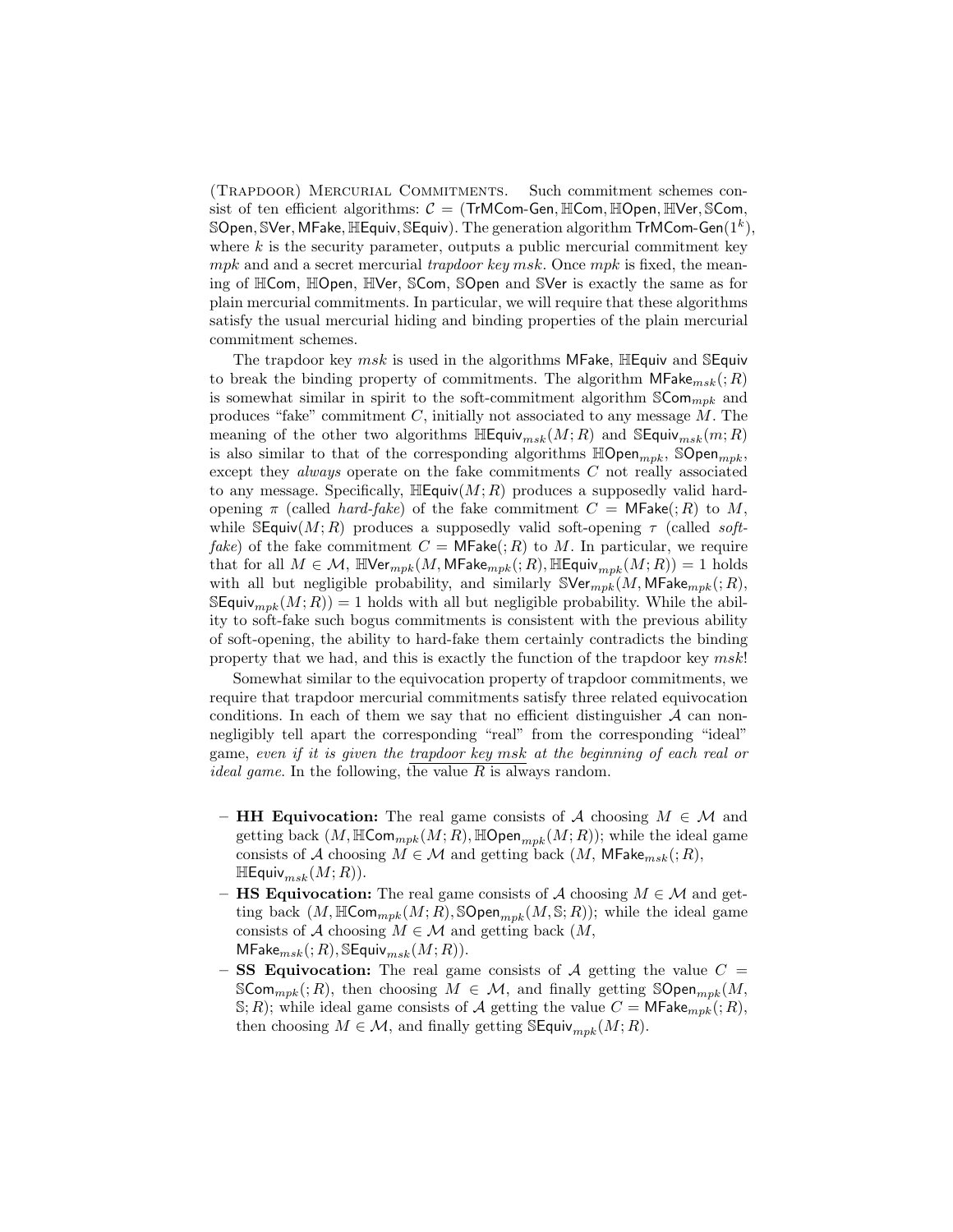Notice that similar-looking SH condition does not make sense in the real life (due to mercurial binding). Next, HS and SS Equivocations easily imply the Mercurial Hiding property, so it does not need to be checked. Also, for proper mercurial commitments it is easy to see that HH Equivocation implies HS Equivocation, so it is enough to check only HH and SS Equivocations.

RELATION TO THE ORIGINAL DEFINITION IN  $[8]$ . The main difference from  $[8]$ is in the equivocation property, which is considerably simpler to state and verify in our case. Moreover, it is also stronger than the definition of [8]. Essentially, the latter definition consists of playing an arbitrary composition of HH, HS and SS Equivocation games either in the real, or in the ideal world, $5$  but where the distinguisher  $A$  is not given the trapdoor key msk. In this scenario the usual hybrid argument does not work (since A cannot simulate stuff in the ideal world by himself), so one cannot reduce the composed game to the one of the three atomic HH, SE or SS games. As a result, one has to build a full-fledged simulator, and formally argue that it fools the distinguisher. In contrast, in our scenario the hybrid argument easily works, so the security of our 3 atomic games easily implies the security of the composed game even if the distinguisher knows msk.

Known Constructions. Chase et al. [8] gave several elegant constructions of (trapdoor) mercurial commitments from the following assumptions:

- $-$  One-way functions. This construction works in the plain model but unfortunately is interactive. All next constructions are non-interactive.
- $-$  Non-interactive zero-knowledge (NIZK) proofs for all of NP [2], [15] and unconditionally-binding commitment schemes. However, this construction is mainly of theoretical interest, since all known NIZK constructions (especially for all of NP) are extremely inefficient. Interestingly, it also does not satisfy our stronger definition. However, in the sequel we will provide more general constructions (from one-way functions) which satisfy our stronger definition in the trusted parameters model and are still more efficient than this construction.<sup>6</sup>

<sup>5</sup> There is one other, more syntactic strengthening that we had to make in order to simplify the definition. Namely, in the more general definition of [8] one could have syntactically unrelated real and ideal experiments for generating mpk, so it did not make sense to give  $msk$  to  $A$  in the real game. In contrast, we insist that the public key generation even in the real world can be carried by generating both the public and the trapdoor key. While slightly more restrictive, since (1) all our efficient constructions in the trusted parameters model satisfy this restricted notion of key generation and (2) it considerably simplifies (and also strengthens) the definition, we feel it is very justified.

<sup>6</sup> We remark, however, that the NIZK is in the SRS model, while our OWF-based construction satisfying the stronger definition will be in the TP model. We can make SRS-based constructions by either building trapdoor commitments in the SRS model (which is known how to do from one-way permutations or specific numbertheoretic assumptions), or by using our technique from Section 4 (while reverting to the weaker definition of [8]).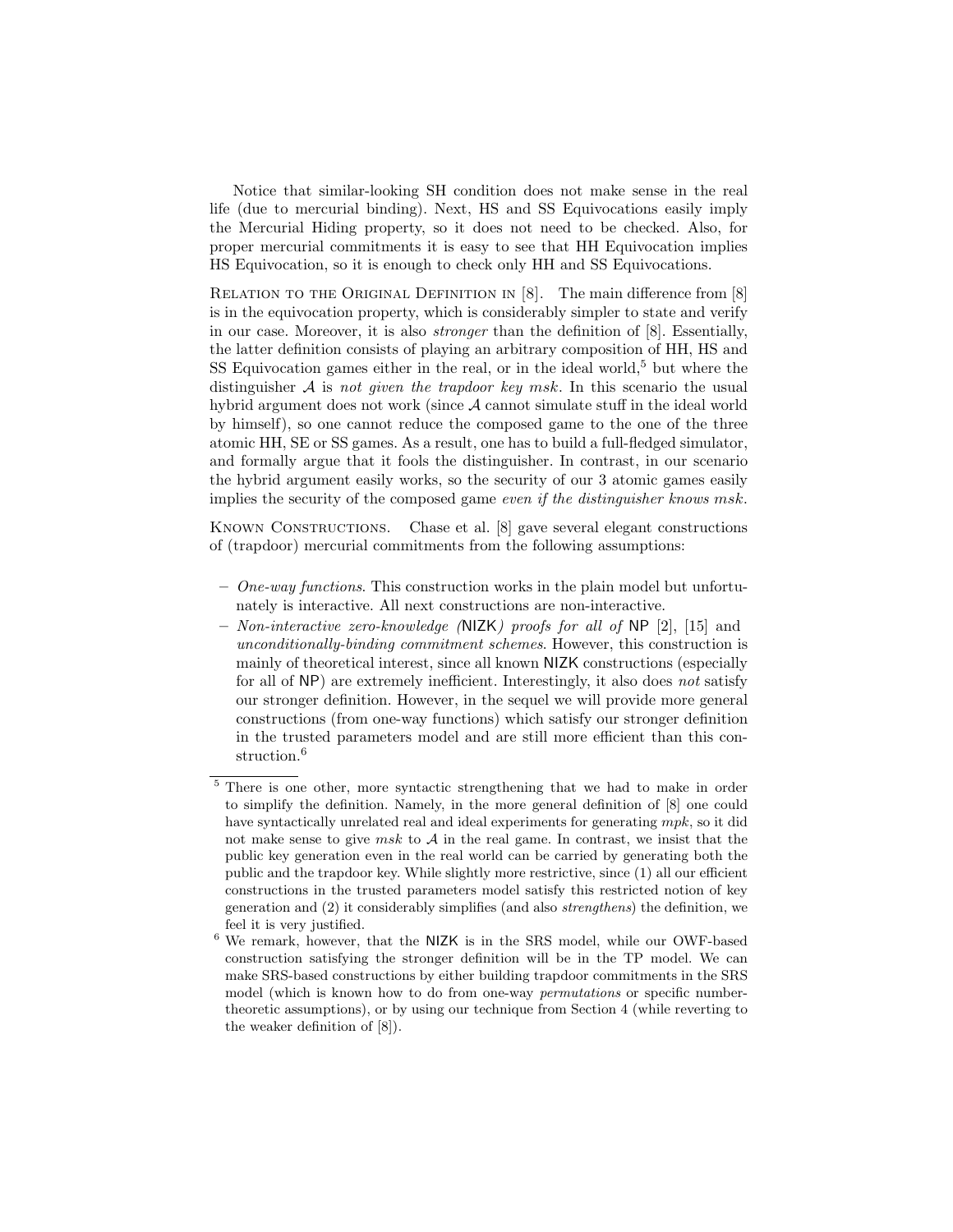- Claw-free permutations [22]. This construction give only bit mercurial commitment, and will be a special case of our first general construction from bit trapdoor commitments.
- Discrete log. This is a "distillation" of the original construction implicitly used in [28]; it supports long messages and is pretty efficient. It will be a special case of our second construction when used with the corresponding discrete-log based bit trapdoor commitment.
- $-$  Factoring. This is a new construction which supports long messages and is relatively efficient. It will be a special case of our second construction when used with the corresponding factoring-based bit trapdoor commitment.

IMPLICATIONS TO (TRAPDOOR) COMMITMENTS. It is simple to see that by "ignoring" all the "soft" algorithms of a secure plain/trapdoor commitment scheme, we immediately get a plain/trapdoor regular commitment scheme. (Concentrating, for example, on a slightly more complicated "trapdoor case", HCom plays the role of Com,  $\mathbb{H}$ Open — of Open,  $\mathbb{H}$ Ver — of Ver, MFake — of Fake, and  $\mathbb{H}$  Equiv — of Equiv.) In the following, we show two simple constructions proving that the converse of this statement is true as well.

# 3 General Construction from (Trapdoor) Bit Commitments

As advocated in the introduction, we will first consider the construction of plain mercurial bit commitments from regular bit commitments, and then argue that the same construction extends to the trapdoor case as well.

BUILDING PLAIN MERCURIAL COMMITMENTS. Assume  $C = (Com-Gen, Com,$ Open,Ver) is a regular bit commitment scheme. Define plain mercurial com $m$ itment  $C' = (MCom-Gen, \mathbb{H}Com, \mathbb{H}Open, \mathbb{H}Ver, \mathbb{S}Com, \mathbb{S}Open, \mathbb{S}Ver)$  for a bit  $b \in \{0,1\}$  as follows (we set MCom-Gen = Com-Gen and let pk be the corresponding public key):

- HICom<sub>pk</sub>(b;  $(r_0, r_1)$ ): output  $(c_0, c_1)$  = (Com<sub>pk</sub>(b;  $r_0$ ), Com<sub>pk</sub>(1 − b;  $r_1$ )). Notice, commitment to 0 changes its place from left to right depending on b.
- HOpen<sub>nk</sub>(b; (r<sub>0</sub>, r<sub>1</sub>)): output (d<sub>0</sub>, d<sub>1</sub>) = (Open(b; r<sub>0</sub>), Open(1 − b; r<sub>1</sub>)).
- HVer<sub>pk</sub>(b,(c<sub>0</sub>, c<sub>1</sub>),(d<sub>0</sub>, d<sub>1</sub>)): accept if and only if  $Ver_{pk}(b, c_0, d_0) = Ver_{pk}(1 −$  $b, c_1, d_1) = 1.$
- $-$  SCom<sub>pk</sub> $(:, (r_0, r_1))$ : output  $(c_0, c_1) = (Com_{nk}(0; r_0), Com_{nk}(0; r_1)).$
- SOpen<sub>nk</sub>(b, flag;  $(r_0, r_1)$ ): irrespective of flag  $\in \{\mathbb{H}, \mathbb{S}\}$ , output  $d = \mathsf{Open}(0; r_b)$ .
- SVer<sub>pk</sub> $(b, (c_0, c_1), d)$ : accept if and only if Ver<sub>pk</sub> $(0, c_b, d) = 1$ .

The correctness of the scheme is obvious. Intuitively, mercurial commitment to  $b = 0$  looks  $(0, 1)$ , to  $1 - (1, 0)$ , and the fake  $- (0, 0)$ . Since the soft-opening of the hard commitment only opens the corresponding left or right 0, the fake commitment can indeed be soft-opened in both way, by honestly opening the appropriate left of right 0. On the other hand, seeing a hard-opening of some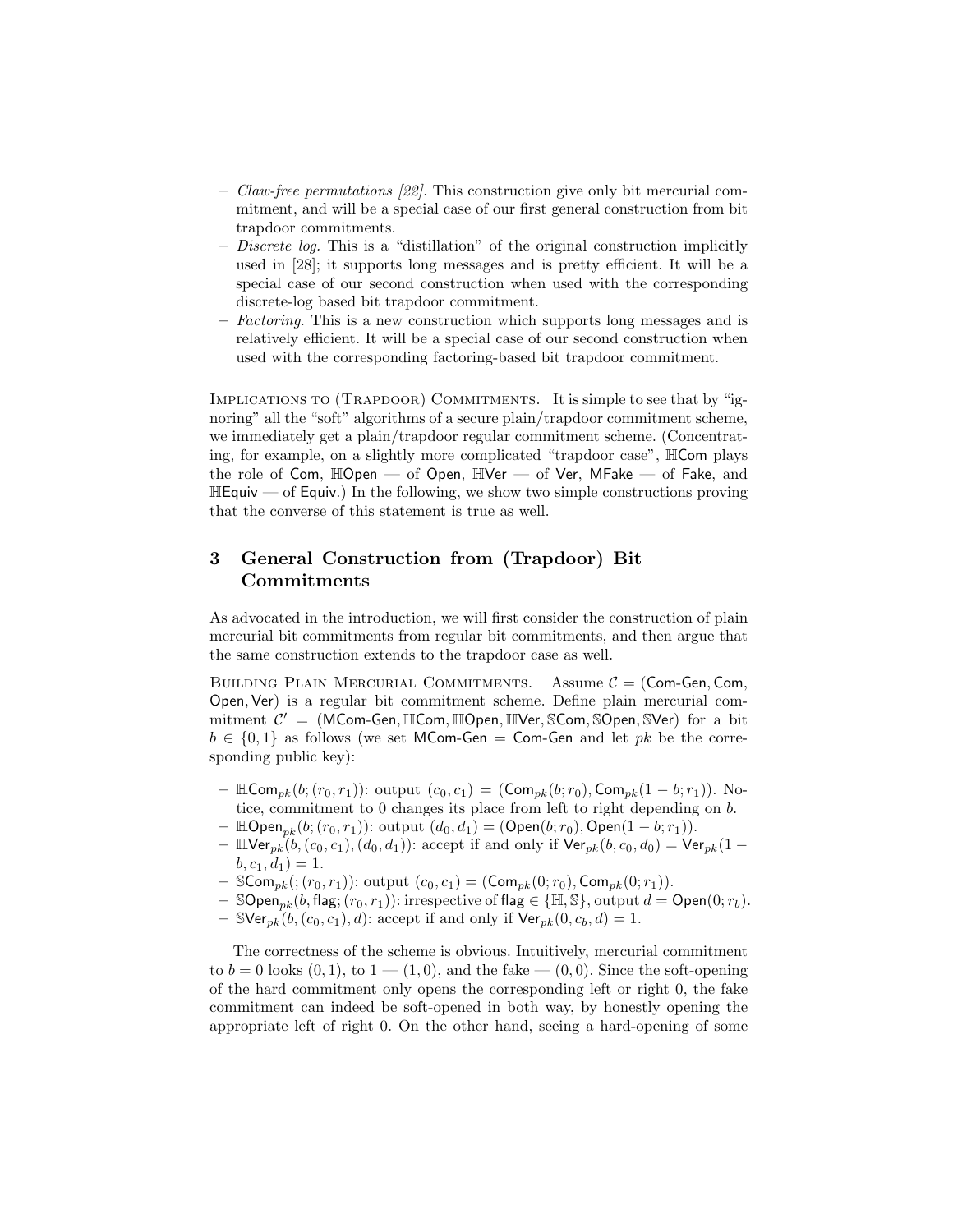commitment  $C = (c_0, c_1)$  (to some bit b) opens to 1 one of the two regular commitments, while the subsequent soft-opening of C to  $(1-b)$  would then open this regular commitment to 0, which contradicts binding. Below, we formalize this is a straightforward manner.

Mercurial Binding. Since the mercurial commitment is proper, we only need to rule out soft collisions. For that, assume the attacker can find a soft collision. By symmetry, let us assume that 1 is the softly-opened message, and 0 is the hardly-opened one). So we denote this collision by  $C = ((c_0, c_1), d_0, d_1, d'_1)$  where  $\text{Ver}(0, c_0, d_0) = \text{Ver}(1, c_1, d_1) = \text{Ver}(0, c_1, d_1') = 1.$  But then  $c_1$  can be opened to both 0 and 1, a contradiction to the binding property of  $\mathcal{C}$ .

*Mercurial Hiding.* Assume first  $b = 0$ . Then, the "real" hard-commitment/softdecommitment tuple  $(\mathbb{H}\mathsf{Com}(0;(r_0,r_1)), \mathbb{S}\mathsf{Open}(0,\mathbb{H};(r_0,r_1))$  looks like  $(\mathsf{Com}(0;r_0),$  $\text{Com}(1; r_1)$ ,  $\text{Open}(0; r_0)$ , while the corresponding "fake" tuple (Fake(;  $(r_0, r_1)$ ),  $\mathbb{SOpen}(0, \mathbb{S}; (r_0, r_1))$  looks like  $(\mathsf{Com}(0; r_0), \mathsf{Com}(0; r_1), \mathsf{Open}(0; r_0))$ . Clearly, such distribution are indistinguishable if  $Com(0)$  cannot be distinguished from  $Com(1)$ , which follows from the hiding property of C. A similar argument holds for  $b = 1$ as well.

Trapdoor Case. The extension to the trapdoor case is simple as well. We now have additional algorithms Fake and Equiv for trapdoor commitments, and need to build the corresponding algorithms MFake, HEquiv and SEquiv for mercurial commitments.

- MFake<sub>sk</sub> $(; (r_0, r_1))$ : output  $(Fake_{sk}; r_0)$ , Fake<sub>sk</sub> $(; r_1)$ ).
- HEquiv<sub>sk</sub>(b;  $(r_0, r_1)$ ): output (Equiv<sub>sk</sub>(b;  $r_0$ ), Equiv<sub>sk</sub>(1 − b;  $r_1$ )).
- SEquiv<sub>sk</sub> $(b; (r_0, r_1))$ : output Equiv<sub>sk</sub> $(0; r_b)$ .

Correctness is obvious from definition. As for hiding, we only need to argue HH and SS Equivocations (since this is a proper mercurial commitment). Both are simple corollaries of the regular Equivocation properties of trapdoor commitments.

HH Equivocation. Let us assume  $b = 0$ , since  $b = 1$  is symmetric. Then  $(H\text{Com}(0;(r_0,r_1)), H\text{Open}(0;(r_0,r_1)))$  is equal to  $D_{real} = (\text{Com}(0;r_0), \text{Com}(1;r_1))$ Open $(0; r_0)$ , Open $(1; r_1)$ ), while  $(MFake( $(r_0, r_1))$ ,  $HEquiv(0; (r_0, r_1))$  is equal to$  $D_{ideal}$  = (Fake(;  $r_0$ ), Fake(;  $r_1$ ), Equiv(0;  $r_0$ ), Equiv(1;  $r_1$ )). Since  $r_0$  and  $r_1$  are independent, this amount to two independent applications of the regular Equivocation property to bits 0 and 1, respectively. Notice, though, already for this simple hybrid argument we are using the fact that the attacker knows the trapdoor key sk! To be precise, we must first consider a hybrid distribution  $D_{hub} = (\text{Fake}(\cdot; r_0),$ Com(1;  $r_1$ ), Equiv(0;  $r_0$ ), Open(1;  $r_1$ )), and then show  $D_{real} \approx D_{hyb}$  (here we only need pk to sample  $(\text{Com}(1; r_1), \text{Open}(1; r_1)))$  and  $D_{hyb} \approx D_{ideal}$  (here we need sk to sample (Fake $(r_0)$ , Equiv $(0; r_0)$ ).

SS Equivocation. In the real experiment, the attacker is first getting  $(\textsf{Com}(0;r_0),$  $Com(0; r_1)$ , then he has to choose a bit b, after which he gets  $Open(0; r_b)$ . In the ideal game, the attacker is getting (Fake(;  $r_0$ ), Fake(;  $r_1$ )), then he has to choose a bit b, after which he gets  $\textsf{Equiv}(0; r_b)$ . By symmetry, the choice of b does not matter here, so we can assume  $b = 0$ , so it suffices to argue  $(\text{Com}(0; r_0), \text{Com}(0; r_1),$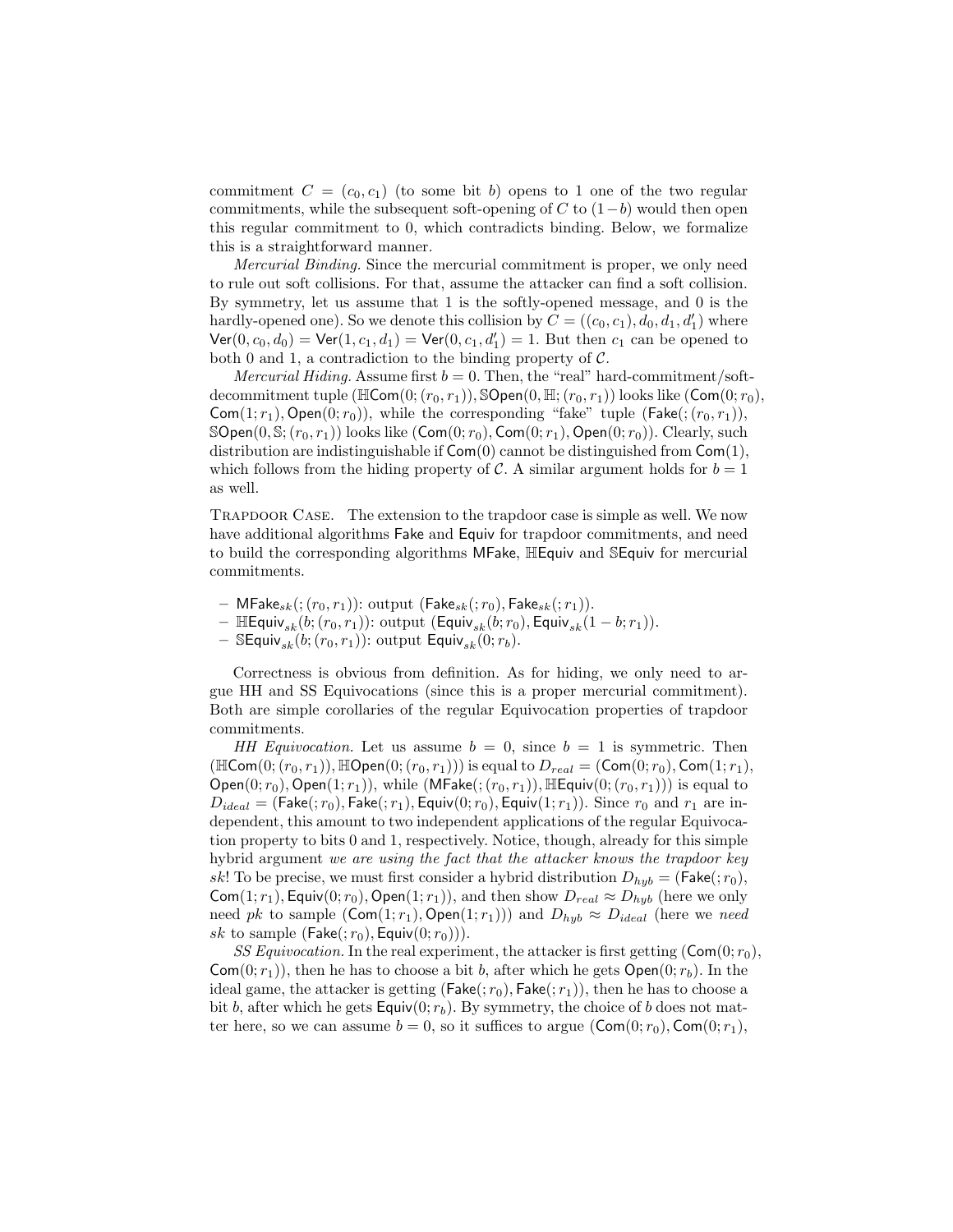$Open(0; r_0)$   $\approx$  (Fake(;  $r_0$ ), Fake(;  $r_1$ ), Equiv(0;  $r_0$ )). Once again, this follow by the hybrid argument, by considering an intermediate distribution (Fake( $(r_0)$ ,  $\mathsf{Com}(:,r_1), \mathsf{Equiv}(0;r_0))$  and using the fact that in the second hybrid the attacker can compute (Fake $(r_0)$ , Open $(0; r_0)$ ).

COMPARISON TO  $[8]$ . The above construction is a very simple generalization of the one in [8], who used the following family of trapdoor bit commitments [27] obtained from any family of claw-free permutations [22]  $(f_0, f_1)$ . Informally, recall that these are pairs of permutations where one cannot find a "claw"  $(r_0, r_1)$ satisfying  $f_0(r_0) = f_1(r_1)$ ; also it is assumed that there exists a trapdoor  $f_0^{-1}$ allowing one to invert  $f_0$  (in our application, we will not need a similar trapdoor for  $f_1$ ). Now, to trapdoor commit to a bit b we can sample  $f_b(r_b)$  (decommitment is  $r_b$ ), while the knowledge of the trapdoor  $f_0^{-1}$  provides easy fake pairs: the fake commitment  $c = f_1(r_1)$  (for random  $r_1$ ) can be opened to 0 by giving  $r_0 = f_0^{-1}(c)$ , and to  $1 - by$  giving  $r_1$ .

We remark, though, that the equivocality proof of our extension is indeed considerably shorter, — which is what it should be for such a simple construction! — than the corresponding proof [8]. Also, our construction implies mercurial commitments from other bit commitments which are not necessarily induced by claw-free permutations, such as the general construction of [16] from any  $\Sigma$ -protocol for a hard language, the factoring construction of [33], the Paillier construction of [5] or the ad hoc  $(g^{r_0}, h^{r_1})$ -construction mentioned in Section 2.2 (and, of course, the one-way function construction from Theorem 5).

### 4 Mercurial Commitments from One-Way Functions in the SRS model

We now discuss a construction of a non-interactive bit trapdoor mercurial commitment scheme in the SRS model which requires only a non-interactive bit hybrid trapdoor commitment scheme as underlying building block. Since the latter can be constructed from one-way functions [6], we have that the same holds for the former. We stress that for this construction we use the original definition of mercurial commitments given in [8] where the shared random string used in the simulated game is computationally indistinguishable from the real random string. For lack of space we omit the original definitions of mercurial commitments given in [8] and of hybrid trapdoor commitments given in [6] (in particular the reader is referred to [6] for details about the constructions of hybrid trapdoor commitments).

Overview of the technique. In Section 3 we have shown a construction of mercurial commitments that can be based on the trapdoor commitment scheme proposed by Feige and Shamir [16]. This scheme needs, as common parameter, an Hamiltonian graph for which it is hard to compute an Hamiltonian cycle, but such that knowledge of a cycle allows one to equivocate. This can be realized in the trusted parameters model by generating the required instance of the Hamiltonian cycle language from the hardness of inverting a one-way function. In the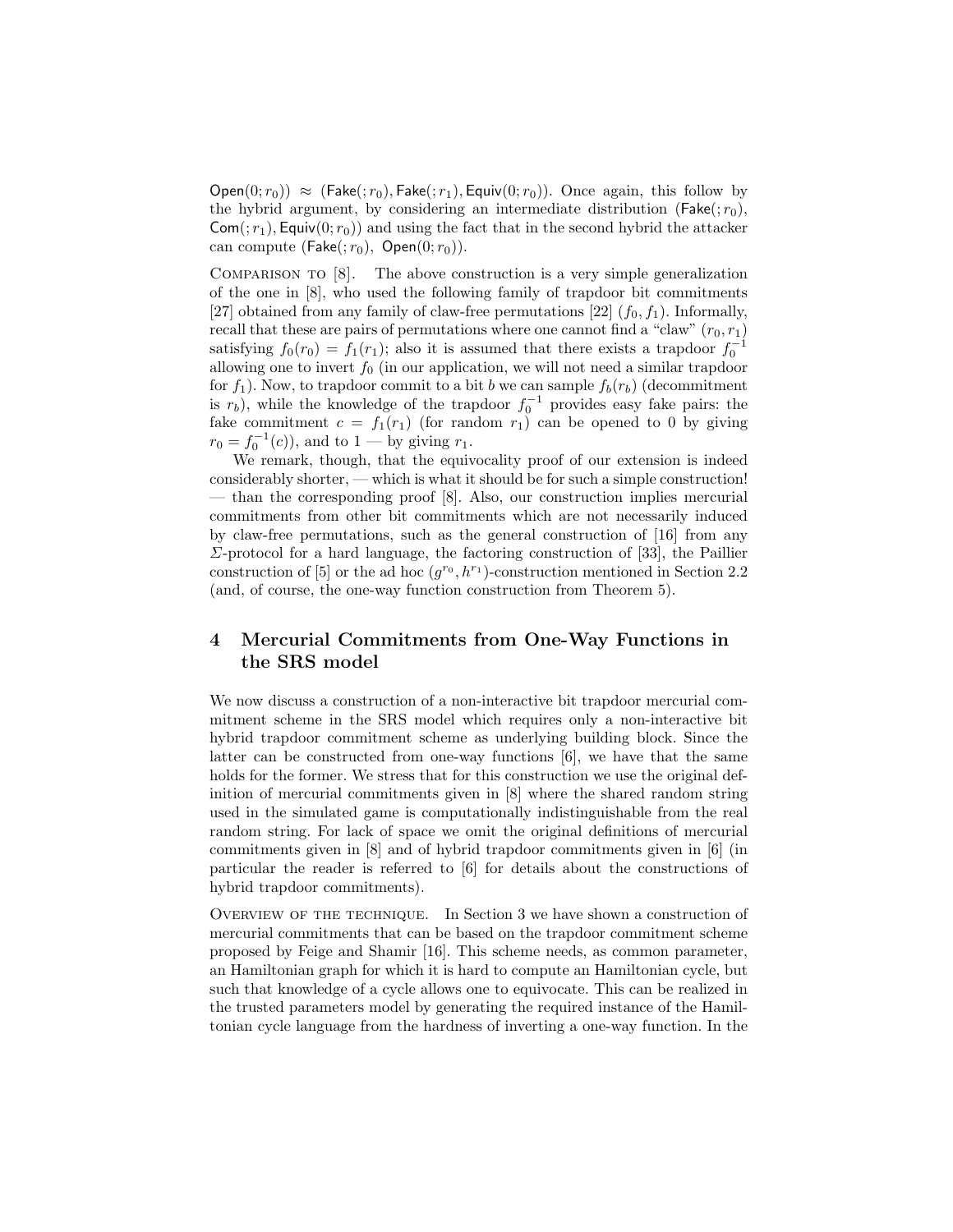SRS model, this construction is known to work assuming that one-way permutations exist. In a nutshell, this is because a piece of the random string infers the computationally infeasible problem of inverting a one-way permutation (that, in turn, can be reduced to an instance of finding a cycle in an Hamiltonian graph), and in order for this to work one needs to make sure that a corresponding inverse actually exists.

In order to build a solution based on any one-way function in the SRS model, we start from the following observation. Since the possibility of computing commitments that can be equivocated is required by the simulator only (we stress that we are now using the original definition of mercurial commitments given in [8]), we could construct mercurial commitments by using regular (i.e., we do not require the equivocal property) commitments in the SRS model for the real game and trapdoor commitments in the trusted parameters model for the simulated game. In order for this idea to work, however, we need a scheme that can be used either as a trapdoor commitment in the trusted parameters model or as a regular one in the SRS model, but it is infeasible for the adversarial receiver to distinguish the two cases. In particular the trusted parameters of the simulated game must be computationally indistinguishable from a random string.

Commitment schemes realizing this requirement have been recently studied, defined and constructed by Catalano and Visconti [6] under the sole assumption that one-way functions exist.

A construction of non-interactive bit trapdoor mercurial commitments on top of a non-interactive bit hybrid trapdoor commitment scheme can be very easily obtained from the construction shown in Section 3. Indeed, it suffices to replace the algorithms of the regular non-interactive bit trapdoor commitment scheme with the corresponding ones of the hybrid one. The only additional step is that since the hybrid trapdoor commitment scheme has two algorithms for the generation of the commitment parameters, one is used in the real game and the other is used in the simulated game. In the SRS model, the former simply outputs a random string (i.e., the parties can deterministically extract the commitment parameters from a random string) while the latter outputs a random/pseudorandom string along with a trapdoor.

# 5 Efficient Construction from (Trapdoor) Bit Commitments with Σ-Protocols

The problem with the previous generic constructions is the fact that they only allows one to commit to one bit. Of course, we can always commit to many bits by following the "bit-by-bit" approach, but this is inefficient. Alternatively, we can try to utilize a multi-bit plain/trapdoor commitment scheme in the previous construction, but it is easy to see that the resulting length of the commitment will be linearly proportional to the number of *messages* that we want to commit to. This essentially means that setting this number to  $2$  — as we did in Section 3 — and doing the bit-by-bit composition is the best we can do if we try to extend the previous approach.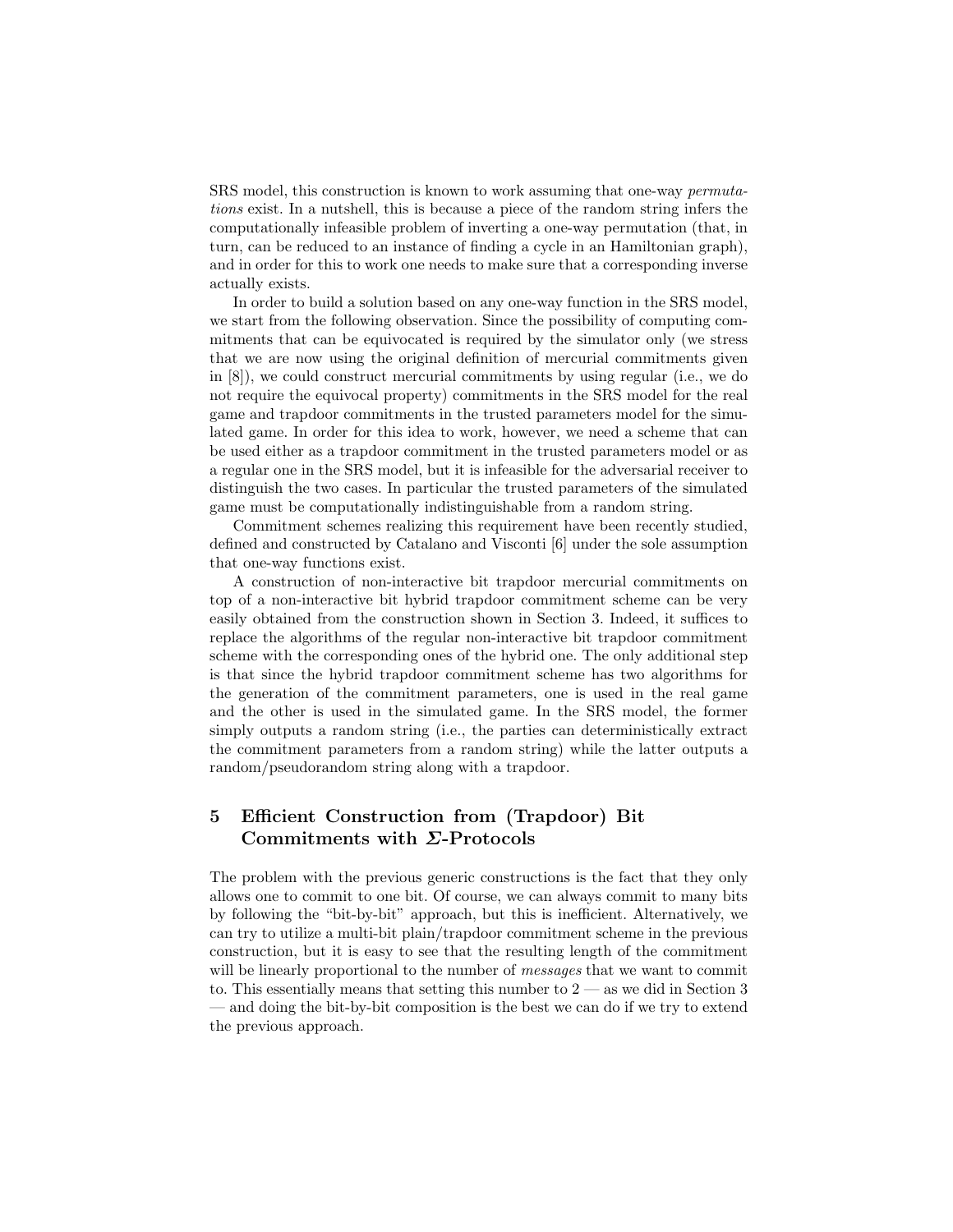Instead, in this section we present our main construction which will directly transforms a plain/trapdoor bit commitment  $\mathcal C$  into an efficient and (potentially) multi-bit plain/mercurial commitment  $\mathcal{C}'$ . However, we will need to assume an extra property from C: there exists an efficient  $\Sigma$ -protocol  $\Pi$  proving that one knows a witness  $d$  that a given commitment  $c$  can be opened to 0. In this case, the message space of  $\mathcal{C}'$  will be the challenge space of the corresponding  $\Sigma$ protocol. Thus, if  $\Pi$  will be challenge-efficient, we would get a direct, largemessage mercurial commitment  $\mathcal{C}'$ .

CONSTRUCTION. Let  $C = (Com-Gen, Com, Open, Ver)$  be a regular bit commitment scheme which has a  $\Sigma$ -protocol  $\Pi$  = (Start, Finish, Extract, Simul) for the relation (family)  $\mathcal{R}_{pk} = \{(c, d) | \text{Ver}_{pk}(0, c, d) = 1\}.$  Recall, this means that the verifier only gets a commitment  $c$ , and the prover also gets, as a witness, a valid opening d of c to 0. Also, assume  $\mathcal M$  is the challenge space for  $\Pi$ .

We then define plain mercurial commitment  $C' = (MCom-Gen, \mathbb{HCom}, \mathbb{HOpen})$  $\mathbb{H}$ Ver, SCom, SOpen, SVer) for message space M as follows (we set MCom-Gen = Com-Gen and let  $pk$  be the corresponding public key):

- $\mathbb{H} \textsf{Com}_{pk}(m; (r_s, r_1))$ : let  $c_1 = \textsf{Com}_{pk}(1; r_1)$  be a commitment to 1, and  $(a_1, z_1)$  = Simul<sub>pk</sub> $(c_1, m; r_s)$  be a fake first and last messages of  $\Pi$  which (here incorrectly) claim that  $c_1$  is a commitment to 0 on challenge m. Output  $(c_1, a_1)$ .
- $\mathbb{H} \mathsf{Open}_{pk}(m; (r_s, r_1))$ : let  $c_1 = \mathsf{Com}_{pk}(1; r_1)$  and  $(a_1, z_1) = \mathsf{Simul}_{pk}(c_1, m; r_s)$ be as before. Set  $d_1 = \text{Open}_{pk}(1; r_1)$  and output  $(d_1, z_1)$ .
- $\mathbb{H} \mathsf{Ver}_{pk}(m,(c_1,a_1),(d_1,z_1))$ : accept if and only if  $\mathsf{Ver}_{pk}(1,c_1,d_1) = 1$   $(d_1$  is correct decommitment to 1) and  $\text{Check}_{pk}(c_1, a_1, m, z_1) = 1$  (the fake transcript on challenge  $m$  that  $c_1$  is a commitment to 0 looks good).
- SCom<sub>pk</sub>(;  $(r_p, r_0)$ ): let  $c_0 = \text{Com}_{pk}(0; r_0)$  be a commitment to 0, and  $d_0 =$ **Open**<sub>nk</sub> $(0; r_0)$  be the corresponding opening, and  $a_0 = \text{Start}_{pk}(c_0, d_0; r_p)$  be a real first messages of  $\Pi$  which (correctly!) claims that  $c_0$  is a commitment to  $0.7$  Output  $(c_0, a_0)$ .
- $-$  SOpen<sub>nk</sub> $(m, \mathbb{H}; (r_s, r_1))$ : let  $c_1 = \textsf{Com}_{pk}(1; r_1)$  and  $(a_1, z_1) = \textsf{Simul}_{pk}(c_1, m; r_s)$ be the fake transcript on challenge  $m$  that  $c_1$  is a commitment to 0. Output  $z_1$ .
- SOpen<sub>pk</sub> $(m, \mathbb{S}; (r_p, r_0))$ : let  $c_0 = \textsf{Com}_{pk}(0; r_0), d_0 = \textsf{Open}_{pk}(0; r_0), a_0 =$ Start<sub>pk</sub>(c<sub>0</sub>, d<sub>0</sub>;  $r_p$ ), and  $z_0 =$  Finish<sub>pk</sub>(c<sub>0</sub>, d<sub>0</sub>, m;  $r_p$ ) be the correct last flow to challenge  $m$ . Output  $z_0$ .
- SVer<sub>pk</sub> $(m,(c,a),z)$ : accept if and only Check<sub>pk</sub> $(c_b, a, m, z) = 1$  (the transcript  $(a, m, z)$  stating that c is a commitment to 0 is correct).

Intuitively, the honest hard-committer is supposed to send a commitment c to 1, but *fake* the transcript that he in fact committed to 0. On the other hand, a lying soft-committer can simply send a commitment  $c$  to 0, and now can

<sup>&</sup>lt;sup>7</sup> Notice, here the prover actually knows the value  $r_0$ , and not just  $d_0$ . So for efficiency reasons we might consider auxiliary-input  $\Sigma$ -protocols where P's witness is actually  $r_0$  itself. We will return to this point later.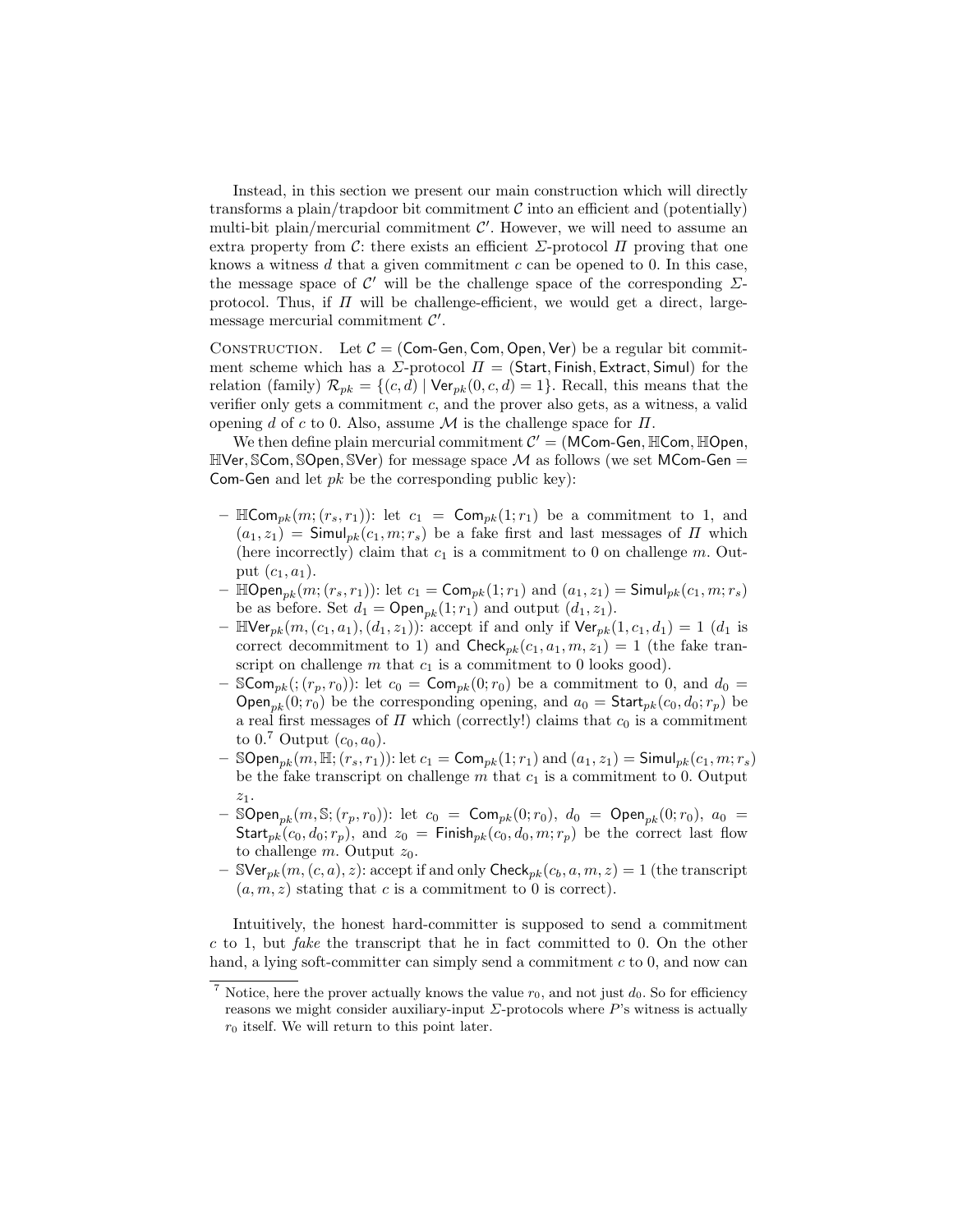*(honestly!)* respond to any challenge/message  $m$  that he gets subsequently, which allows him to soft-open the first flow to any message  $m$ .<sup>8</sup> The binding security of this scheme comes from the fact that a hard-opening of  $c$  to 1, coupled with two soft-opening of the first flow a, must enable one to extract a legal witness, which is the hard-opening of  $c$  to 0, contradicting the binding of  $\mathcal{C}$ . Similarly, the hiding property of C coupled with the zero-knowledge property of  $\Sigma$ -protocols imply that, without the hard-opening of  $c$  (which will tell if  $c$  is a commitment to 0 or 1), the real and fake behavior cannot be told apart. More formally,

Mercurial Binding. Since our commitment is proper, we only need to rule our soft collisions. This means that the attacker cannot find a commitment value  $(c, a)$ , a decommitment  $d_1$  proving that c is a commitment to 1, two messages  $m \neq m'$ , and two valid responses z and z' claiming that c is a commitment to 0. By the special soundness of the  $\Sigma$ -protocol, Extract $(c, a, m, z, m', z')$  must be equal to a valid decommitment  $d_0$  of c to 0. But then we found a way to open c to both 0 and 1 (via  $d_0$  and  $d_1$ ), contradicting the binding property of C.

*Mercurial Hiding.* Take any message/challenge  $m$ . Then, the "real" hardcommitment/soft-decommitment tuple for  $m$  looks like is given by three values  $(c = \text{Com}(1; r_1), (a, z) = \text{Simul}(c, m; r_s))$ . Since our commitment is hiding, and  $Simul(c, m)$  is publicly computable, we get that the above distribution is indistinguishable from  $(c = \text{Com}(0; r_0), (a, z) = \text{Simul}(c, m; r_s))$ . Now, since c has a proper witness  $d_0 = \text{Open}(0; r_0)$ , the special HVZK property of  $\Pi$  states that the distribution on  $(a, z)$  looks indistinguishable than the one obtained by a running a real protocol on input c, witness  $d_0$  and challenge m. But this means that the above distribution is indistinguishable from  $(c = \text{Com}(0; r_0), a = \text{Start}(c, d_0; r_p),$  $z = \mathsf{Finish}(c, d_0, m; r_p)),$  which is exactly the triple corresponding to the "fake" soft-commitment/soft-decommitment procedures.

Trapdoor Case. Recall, we now have additional algorithms Fake and Equiv for trapdoor commitments, and need to build the corresponding algorithms MFake, HEquiv and SEquiv for mercurial commitments. As a new technical property about the *Σ*-protocol, however, we will have to assume that  $\Pi = \Pi_{pk}$ is strongly hiding w.r.t. a particular parameter generation procedure  $\mathcal P$  (see Section 2.1). The parameter generation procedure we will need generates random keys  $(pk, sk) \leftarrow \textsf{Com-Gen}(1^k)$ , picks a random r, computes  $c = \textsf{False}_{sk}(:,r)$ ,  $d_0 = \text{Equiv}_{sk}(0; r), d_1 = \text{Equiv}_{sk}(1; r),$  and sets the side information to  $(sk, d_1),$ the input to be  $c$ , and the witness to be  $d_0$ . As explained in Section 2.1, this is more of a technicality which seems to be always satisfied in any non-pathological scenario arising in practice. We call this property (\*), and can now describe the claimed extension.

<sup>&</sup>lt;sup>8</sup> Is might appear peculiar that we require an honest party to cook-up a fake proof in order to succeed, while having a dishonest party perform such a proof correctly! Here, however, the primitive we build legally allows a dishonest party to look "slightly like an honest party". So the we force the honest party to do something slightly bad which might be "matched" by a good action of a dishonest party.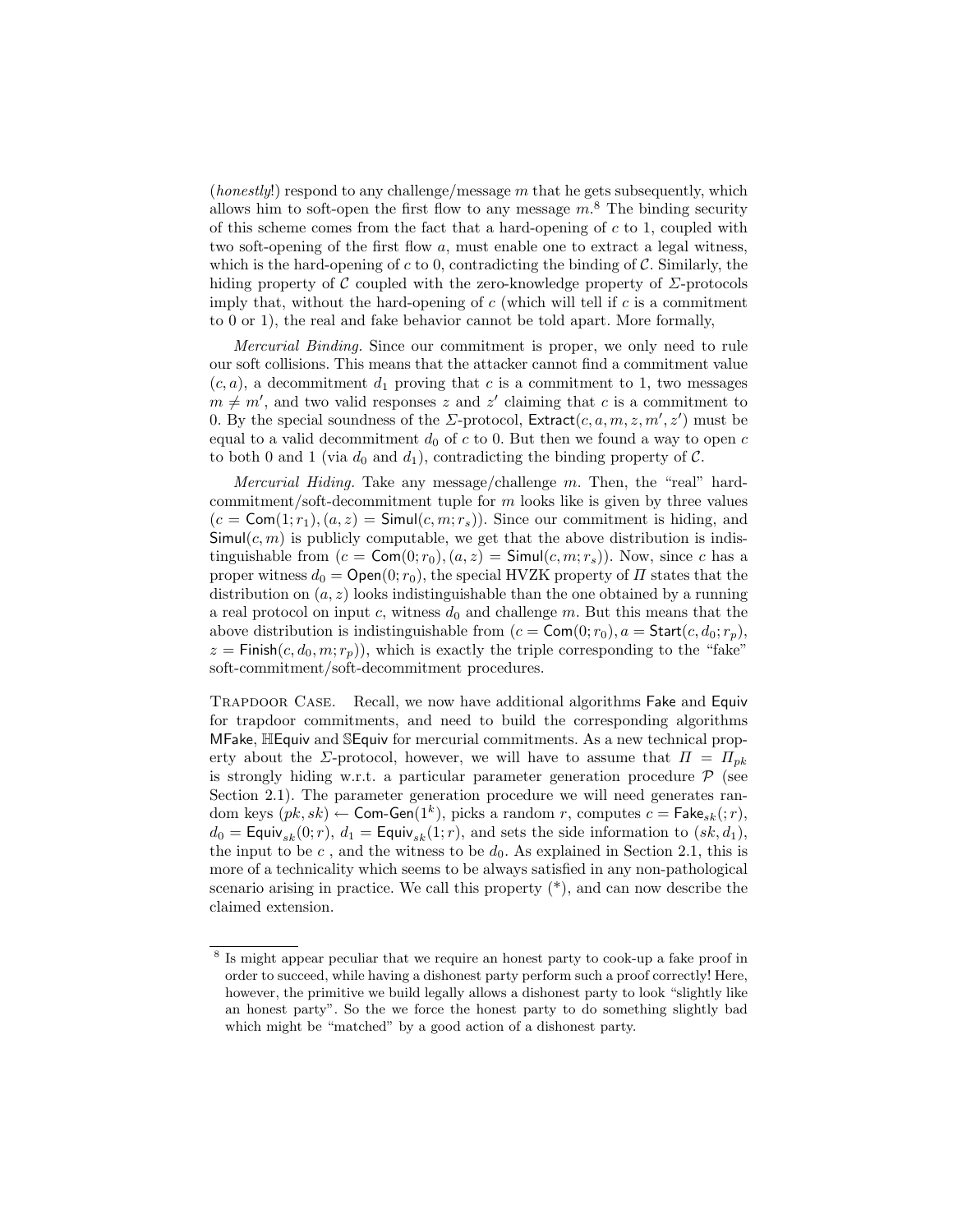- $-$  MFake<sub>sk</sub>(;  $(r_p, r)$ ): let  $c =$  Fake<sub>sk</sub>(;  $r$ ) be a fake commitment,  $d_0 =$  Equiv<sub>sk</sub> $(0; r)$ be its fake opening to 0, and  $a_0 = \text{Start}_{pk}(c, d_0; r_p)$  be a correct first flow of the *Σ*-protocol. Output  $(c, a_0)$ .
- $-$  HEquiv $_{sk}(m;(r_p,r))$ : let  $c =$  Fake $_{sk}(:,r), d_0 =$  Equiv $_{sk}(0;r)$ , and  $a_0 =$  Start $_{pk}(c,$  $d_0$ ;  $r_p$ ) be as before. Compute the fake opening  $d_1 = \text{Equiv}_{sk}(1; r)$  of c to 1, and the correct last message  $z_0 = \text{Finish}_{pk}(c, d_0, m; r_p)$ . Output  $(d_1, z_0)$ .
- $-$  SEquiv<sub>sk</sub> $(m; (r_p, r))$ : let  $c =$  Fake<sub>sk</sub> $(r)$ ,  $d_0 =$  Equiv<sub>sk</sub> $(0; r)$ , and  $a_0 =$  Start<sub>pk</sub> $(c,$  $d_0; r_p$  be as before. Compute the correct last message  $z_0 = \mathsf{Finish}_{pk}(c, d_0, m; r_p)$ and output  $z_0$ .

Correctness is obvious from definition. As for hiding, we only need to argue HH and SS Equivocations (since this is a proper mercurial commitment).

HH Equivocation. Take any message m. Then  $(H\text{Com}(m;(r_s,r_1)), H\text{Open}(m;$  $(r_s, r_1))$  is equal to  $D_{real} = (c_1, d_1, a_1, z_1)$ , where  $c_1 = \text{Com}(1; r_1), d_1 = \text{Open}(1; r_1)$ , and  $(a_1, z_1)$  = Simul $(c_1, m; r_s)$ ). Since Simul $(c_1, m)$  is a public transformation, the Equivocality of  $\mathcal C$  implies that the above distribution is indistinguishable from  $(c = \text{Fake}(:,r), d_1 = \text{Equiv}(1;r), a_1, z_1)$ , where  $(a_1, z_1) = \text{Simul}(c, m; r_s)$ . We are almost done, except we need to replace the above  $(a_1, z_1)$  by  $(a_0, z_0)$ obtained by running an honest execution of  $\Pi$  with witness  $d_0 = \mathsf{Equiv}(0; r)$ . This is almost exactly the HVZK property, except we formally need to use the strong hiding property  $(*)$  described above. Indeed, in addition to the input c and the public parameter  $pk$ , which are allowed in the usual HVZK property, here the distinguisher also knows two extra pieces of information: the trapdoor key sk (given to him at the beginning of the game) and the fake decommitment  $d_1 = \text{Equiv}(1; r)$ . This is why we needed to to assume that this extra information does not violate the HVZK property.

SS Equivocation. In the real soft-commit/soft-open experiment, the distinguisher (who knows sk) is first getting  $c_0 = \text{Com}(0; r_0)$  and the correct first flow of the  $\Sigma$ -protocol showing that  $c_0$  is indeed a commitment to 0 (using witness  $d_0 = \text{Open}(0; r_0)$ . He then chooses a message m, and gets a correct third flow to message m. To put differently, he simply plays the role of (malicious) verifier in the honest run of the  $\Sigma$ -protocol on pair  $(c_0, d_0)$ . Notice that the distinguisher's view can be perfectly simulated using some public probabilistic procedure  $A_{sk}(c_0, d_0)$ . Using the equivocation property of C, the resulting distribution should be indistinguishable from  $A_{sk}(c, d_0)$ , where  $c = \mathsf{Fake}(x)$  and  $d_0 = \mathsf{Equiv}(0; r)$ . But, once again, it is easy to see that this view is exactly what the attacker gets in the ideal soft-commit/soft-open experiment.

Generalization. We already noticed in Footnote 7 that in the above definition of soft-commitment, the Prover actually knows the entire randomness  $r_0$ and not just a witness  $d_0 = \text{Open}(0; r_0)$ . This, of course, is of any value only in a very few schemes where  $r_0 \neq d_0$ . However, it will come up in one of our examples (see Section 5.1). To accommodate this extension, we can consider  $\Sigma$ -protocol's where the prover needs all of  $r_0$  for the completeness of the protocol (special soundness is still only for  $d_0$ ). For plain mercurial commitments, this is all we need to change. For the trapdoor variant, however, we will need an extra property from our trapdoor commitment scheme in regards to equivocation. Namely,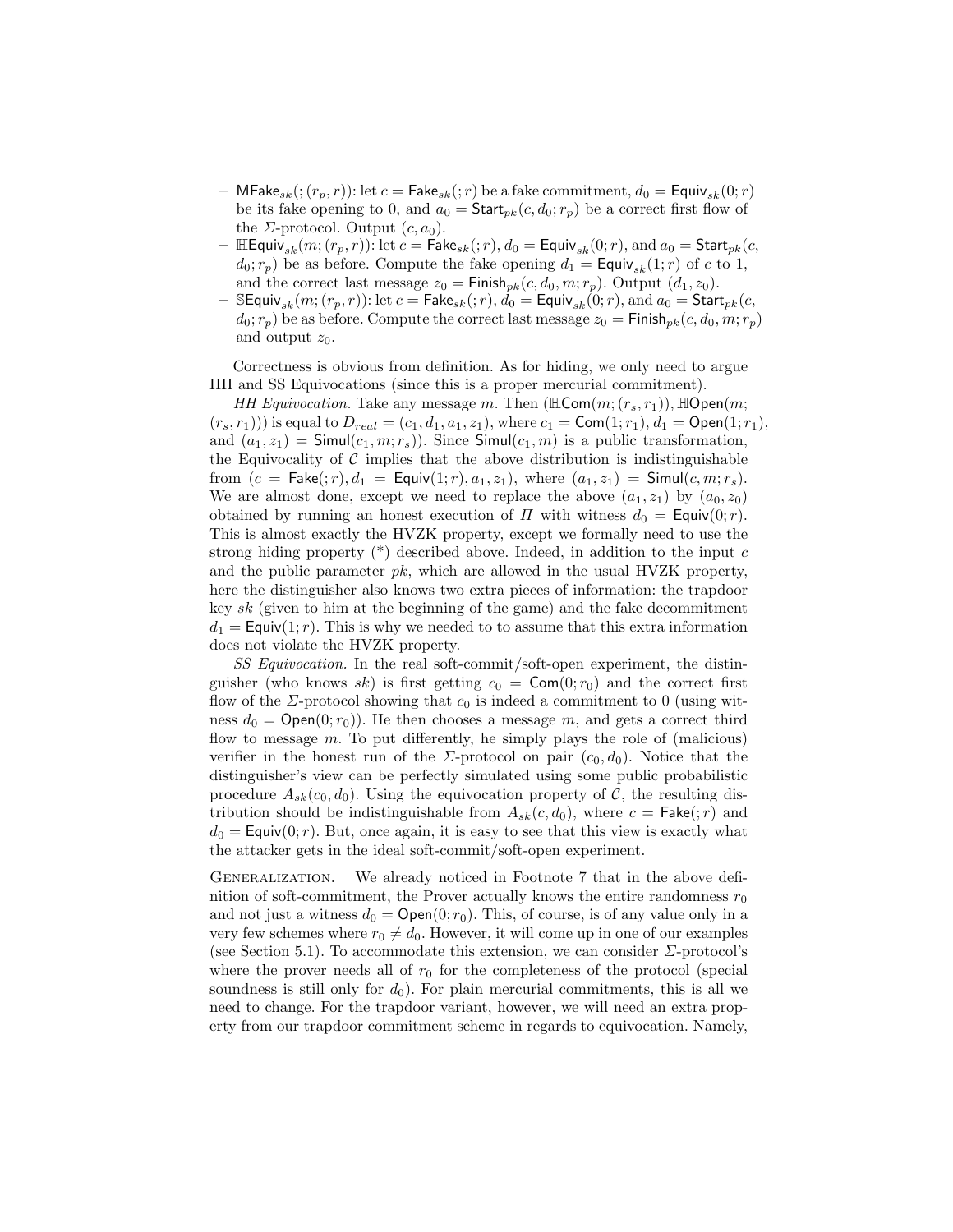in the fake commitment algorithm we need to be able to equivocate  $c = \mathsf{Fake}(; r)$ to 0 by obtaining not only a good looking value  $d_0$ , but the entire randomness  $r_0$ . Once this is ensured, we can easily support auxiliary input  $\Sigma$ -protocols.

#### 5.1 Examples

Below we briefly give several efficient instantiations of our construction, by applying it to several efficient trapdoor commitment schemes with challenge-efficient  $\Sigma$ -protocols. Our examples will cover all the previous efficient schemes, and several more, all as part of one general framework. For each scheme we will just briefly mention which trapdoor commitment and  $\Sigma$ -protocol to use, since the remaining details are obvious and not very illuminating.

DISCRETE LOG CONSTRUCTION FROM  $[8]$ ,  $[28]$ . We will consider the ad-hoc scheme from Section 2.2, where  $\textsf{Com}(0;r_0) = g^{r_0}$ ,  $\textsf{Com}(1;r_1) = h^{r_1}$ , and the trapdoor  $sk = \log_q h$  (here  $r_0, r_1 \neq 0$ ). We need a *Σ*-protocol to prove the knowledge of  $r_0 = \log_q(c)$ , where c is the claimed commitment to 0. Of course, a natural thing to do is to take Schnorr protocol, but this will result in a slightly different (but equally efficient) scheme than what we are after. Instead, we will use a bit less esthetic but equally effective  $\Sigma$ -protocol. In the first flow the prover sends a value  $T = g^t$  (for random t), he gets challenge m, and responds with  $z = (t - m)/r_0 \mod q$  (which is defined since  $r_0 \neq 0$ ). The verifier checks if  $g^mc^z = T$  (indeed,  $m + r_0z = t$ , as needed). It is simple to see that this is indeed a  $\Sigma$ -protocol for the knowledge of the discrete log, and that by plugging it into our construction we get exactly the discrete log construction from [8,, 28].

We also remark what we could use a better known discrete-log commitment  $\mathsf{Com}(0) = g^{r_0}, \mathsf{Com}(1) = hg^{r_1},$  coupled with either Schnorr  $\Sigma$ -protocol, or the one presented above. We will get yet another (equally efficient) solution.

FACTORING CONSTRUCTION FROM [8]. This scheme will use the generalization of our constriction to use auxiliary inputs, as explained earlier. Let us start with a well-known factoring-based trapdoor bit commitment from a corresponding claw-free permutation pair: the public parameter is a random square  $U$ , and  $\textsf{Com}(0; r_0) = r_0^2 \bmod n$ ,  $\textsf{Com}(1; r_1) = Ur_1^2 \bmod n$  (the trapdoor is the square root of  $U$ ). Here we need a  $\Sigma$ -protocol for the knowledge of the square root. As we mentioned in Section 2.1, using Fiat-Shamir protocol [18] is not communicationor challenge-efficient. Instead, we use the auxiliary input Ong-Schnorr protocol [30]. For that one need to know  $2^{\ell}$ -th square root of Com(0), so we modify  $\textsf{Com}(0;r_0)=r_0^{2^{\ell}}\bmod n$  (but leave  $\textsf{Com}(1;r_1)=Ur_1^2\bmod n$ ). We notice, that although the decommitment to 0 is "only" the square root  $d_0 = r_0^{2^{\ell-1}}$  $a_0^{2^{k-1}}$ , and not  $r_0$  itself, the fake commitment should enable us to extract (using sk) the  $2^{\ell}$ -th root from  $c_0$ , and not just a mere square root. Of course, this is easy to achieve by defining  $\mathsf{Fake}(:, r) = r^{2^{\ell}},$  and "fully opening" it to 0 by giving r, and to 1 — by giving  $r^{2^{\ell-1}}/\sqrt{U}$ . With these changes we get *precisely* the factoring construction from [8]. We also notice that by using a different claw-free permutation  $(r_0^2, 4r_1^2)$ [22] defined over the so called Williams integers, we can slightly simplify the scheme and set  $U = 4$ .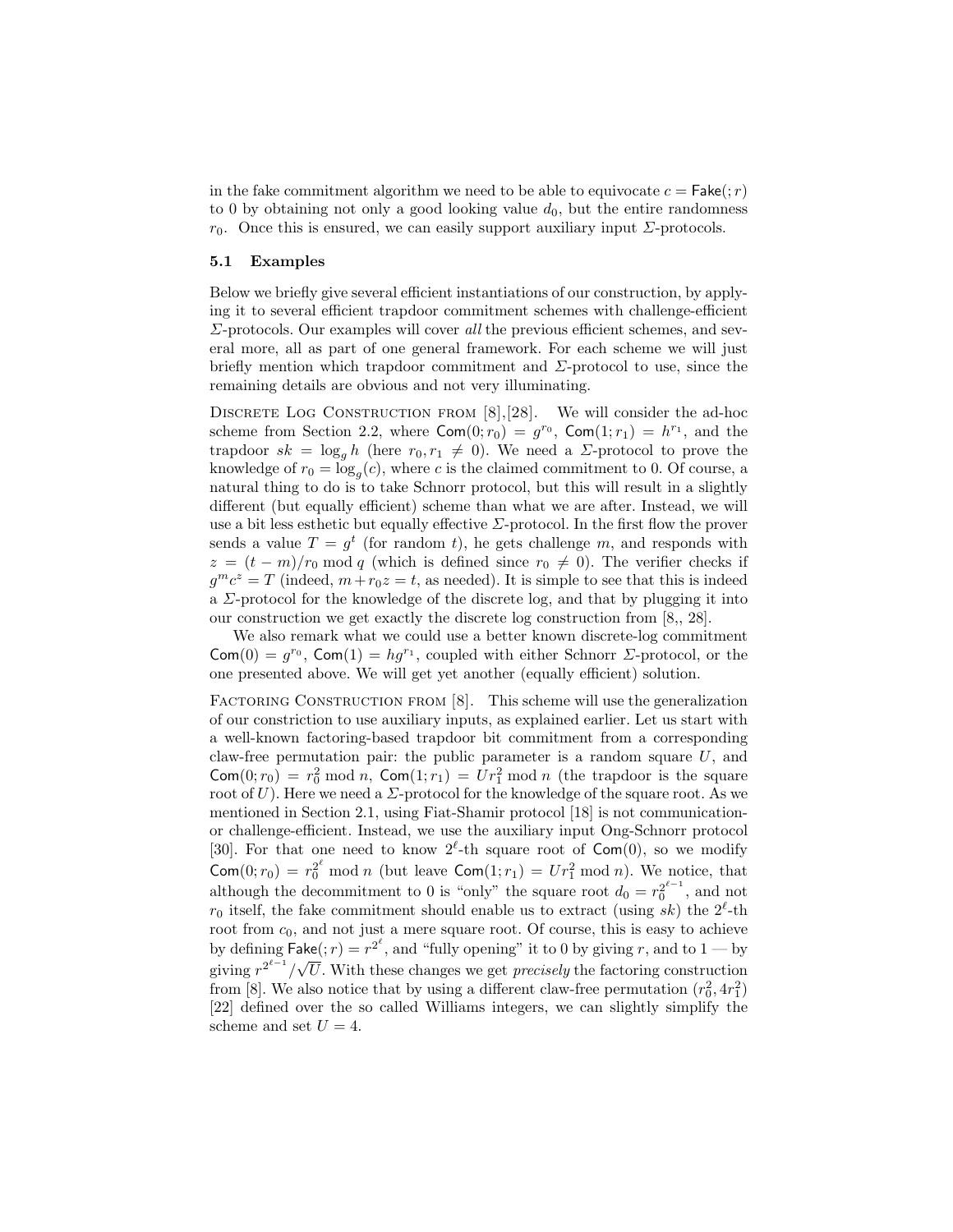New RSA-based Construction. Here we could use the RSA-based trapdoor commitment  $\mathsf{Com}(0; r_0) = r_0^e \bmod n$ ,  $\mathsf{Com}(1; r_1) = yr_1^e \bmod n$ , where y is a public parameter, whose e-th root is the trapdoor key. Here we simply need the Σ-protocol proof of knowledge of the e-th root, which is just the GQ protocol [24]. To have the protocol to be challenge-efficient, though, we will need to use a relatively large e.

Alternative Factoring Construction. We can use the following factoringbased commitment of [33] (slightly modified for easier  $\Sigma$ -protocols and specialized to bits). The public key is  $n = p, q$ , where  $p = 2p' + 1, q = 2q' + 1$  are safe primes, and all the operations are performed in the subgroup  $Q_n$  of quadratic residues whose generator g is also part of parameters. Notice,  $|Q_n| = p'q'$ . Let C be a large enough constant (anything larger than n will do). Then  $\mathsf{Com}(0; r_0) =$  $g^{C+r_0}$  mod n,  $\textsf{Com}(1;r_1)=g^{r_1}$  mod n (here  $r_0,r_1$  are random from 0 to n (which is statistically close to  $\varphi(n)$ , which is the "true range" we are aiming for). The trapdoor is the value  $|Q_n| = p'q'$ . In this case the *Σ*-protocol we need to again the one of knowledge of discrete-log, but in the groups of unknown order. As mentioned before, such (computationally sound) protocol is given by [19,, 9].

PAILLIER-BASED SCHEME. Finally, we mention another trapdoor commitment based on the hardness of finding n-th roots over  $Z_{n^2}$  (where n is the the product of two safe primes, for simplicity), which is implicit in [11]. Here the public parameters will include a generator g in the subgroup S of n-th powers in  $\mathbb{Z}_{n^2}^*$ , and the *n*-th root *u* of *g* will be the trapdoor. Next,  $Com(0;r_0) = r_0^n \text{ mod } n^2$ ,  $\textsf{Com}(1;r_1)=gr_1^n \bmod n^2$  (here  $r_0, r_1 \in \mathbb{Z}_n^*$ ). This scheme is perfectly hiding and computationally binding assuming it is hard to take *n*-th root over  $\mathbb{Z}_{n^2}$ , and could be viewed as yet another claw-free based construction. The  $\Sigma$ -protocol for commitment to 0 is simply the  $\Sigma$ -protocol for knowing the *n*-th root. This protocol is very similar to the GQ protocol and is formally analyzed by [10].

### 6 Concluding Remarks

We believe that our results eludicate the notion of mercurial commitments, put them in their place on the map of cryptographic assumptions, and better explain the rational following the previous constructions of [28],[8]. We hope that mercurial commitments will find more interesting applications in the future.

This paper joins two independent papers that can be found at [7],[13].

Acknowledgments. The second author would like to thank Leonid Reyzin for several insightful conversations about mercurial commitments, and Tal Malkin for giving a talk inspiring this research. The work of the first and third authors has been supported in part by the European Commission through the IST Programme under Contract IST-2002-507932 ECRYPT. The work of the second author was supported in part through NSF Career Award CCR-0133806 and NSF grant CCR-0311095. The work of the third author is also supported in part through the FP6 program under contract FP6-1596 AEOLUS.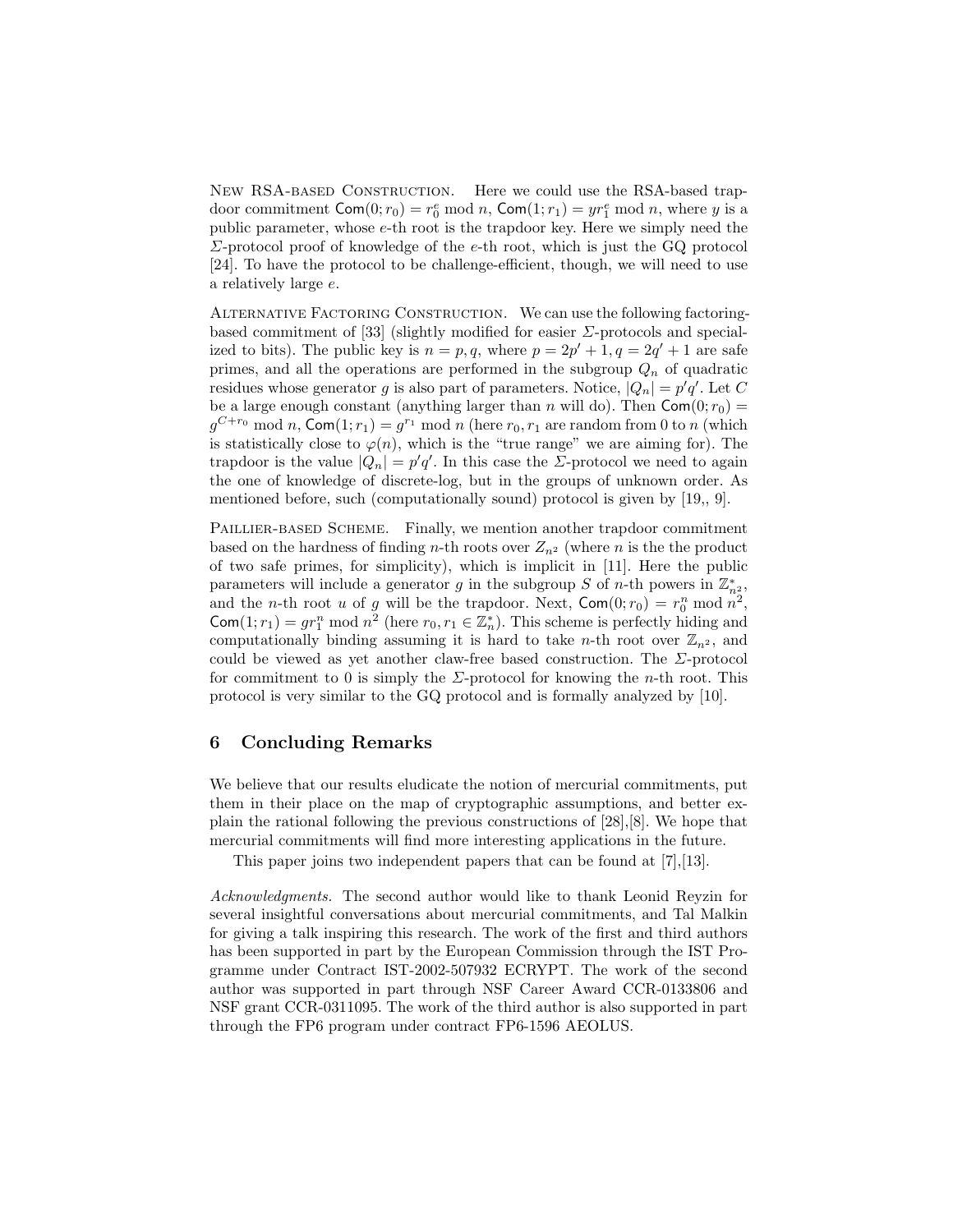### References

- 1. M. Abdalla and L. Reyzin. A new forward-secure digital signature scheme. In T. Okamoto, editor, Advances in Cryptology—ASIACRYPT 2000, volume 1976 of Lecture Notes in Computer Science, pages 116–129, Kyoto, Japan, 3–7 Dec. 2000. Springer-Verlag. Full version available from the Cryptology ePrint Archive, record 2000/002, http://eprint.iacr.org/.
- 2. Manuel Blum, Alfredo De Santis, Silvio Micali, and Guiseppe Persiano. Noninteractive zero-knowledge. SIAM Journal of Computing, 20(6), 1991.
- 3. Joan Boyar, S. A. Kurtz, Mark W. Krentel. A Discrete Logarithm Implementation of Perfect Zero-Knowledge Blobs. In J. of Cryptology, 2(2):63–76, 1990.
- 4. G. Brassard, D. Chaum, and C. Crépeau. Minimum disclosure proofs of knowledge. Journal of Computer and System Sciences, 37(2):156–189, Oct. 1988.
- 5. Dario Catalano, Rosario Gennaro, Nick Howgrave-Graham, Phong Q. Nguyen. Paillier's cryptosystem revisited. In ACM Conference on Computer and Communications Security 2001, pp. 206–214.
- 6. D. Catalano and I. Visconti. Hybrid Trapdoor Commitments and Their Applications. In 32nd International Colloquium on Automata, Languages, and Programming (ICALP 05), volume 3580 of Lecture Notes in Computer Science, pages 298–310. Springer-Verlag, 2005.
- 7. D. Catalano and I. Visconti. Non-Interactive Mercurial Commitments from One-Way Functions. Cryptology ePrint Archive, 2005.
- 8. Melissa Chase, Alexander Healy, Anna Lysysanskaya, Tal Malkin and Leonid Reyzin. Mercurial Commitments with Applications to Zero-Knowledge Sets. In Proc. of EUROCRYPT, pp. 422–439, 2005.
- 9. Ivan Damgård, Eiichiro Fujisaki. A Statistically-Hiding Integer Commitment Scheme Based on Groups with Hidden Order. In ASIACRYPT 2002, pp. 125– 142.
- 10. Ivan Damgård, Mats Jurik. A Generalisation, a Simplification and Some Applications of Paillier's Probabilistic Public-Key System. Public Key Cryptography 2001, pp. 119–136.
- 11. I. Damgård and J. B. Nielsen. Perfect hiding and perfect binding universally composable commitment schemes with constant expansion factor. In M. Yung, editor, Advances in Cryptology—CRYPTO 2002, Lecture Notes in Computer Science. Springer-Verlag, 18–22 Aug. 2002.
- 12. I. B. Damgård, T. P. Pedersen, and B. Pfitzmann. On the existence of statistically hiding bit commitment schemes and fail-stop signatures. Journal of Cryptology, 10(3):163–194, Summer 1997.
- 13. Y. Dodis. Minimal Assumptions for Efficient Mercurial Commitments. Cryptology ePrint Archive, Report 2005/438.
- 14. Y. Dodis and L. Reyzin. On the power of claw-free permutations. In Conference on Security in Communication Networks, 2002.
- 15. U. Feige, D. Lapidot, and A. Shamir. Multiple noninteractive zero knowledge proofs under general assumptions. SIAM J. Computing, 29(1), 1999.
- 16. U. Feige and A. Shamir. Zero knowledge proofs of knowledge in two rounds. In G. Brassard, editor, Advances in Cryptology—CRYPTO '89, volume 435 of Lecture Notes in Computer Science, pages 526–545. Springer-Verlag, 1990, 20–24 Aug. 1989.
- 17. U. Feige and A. Shamir. Witness indistinguishability and witness hiding protocols. In Proceedings of the Twenty Second Annual ACM Symposium on Theory of Computing, pages 416–426, Baltimore, Maryland, 14–16 May 1990.